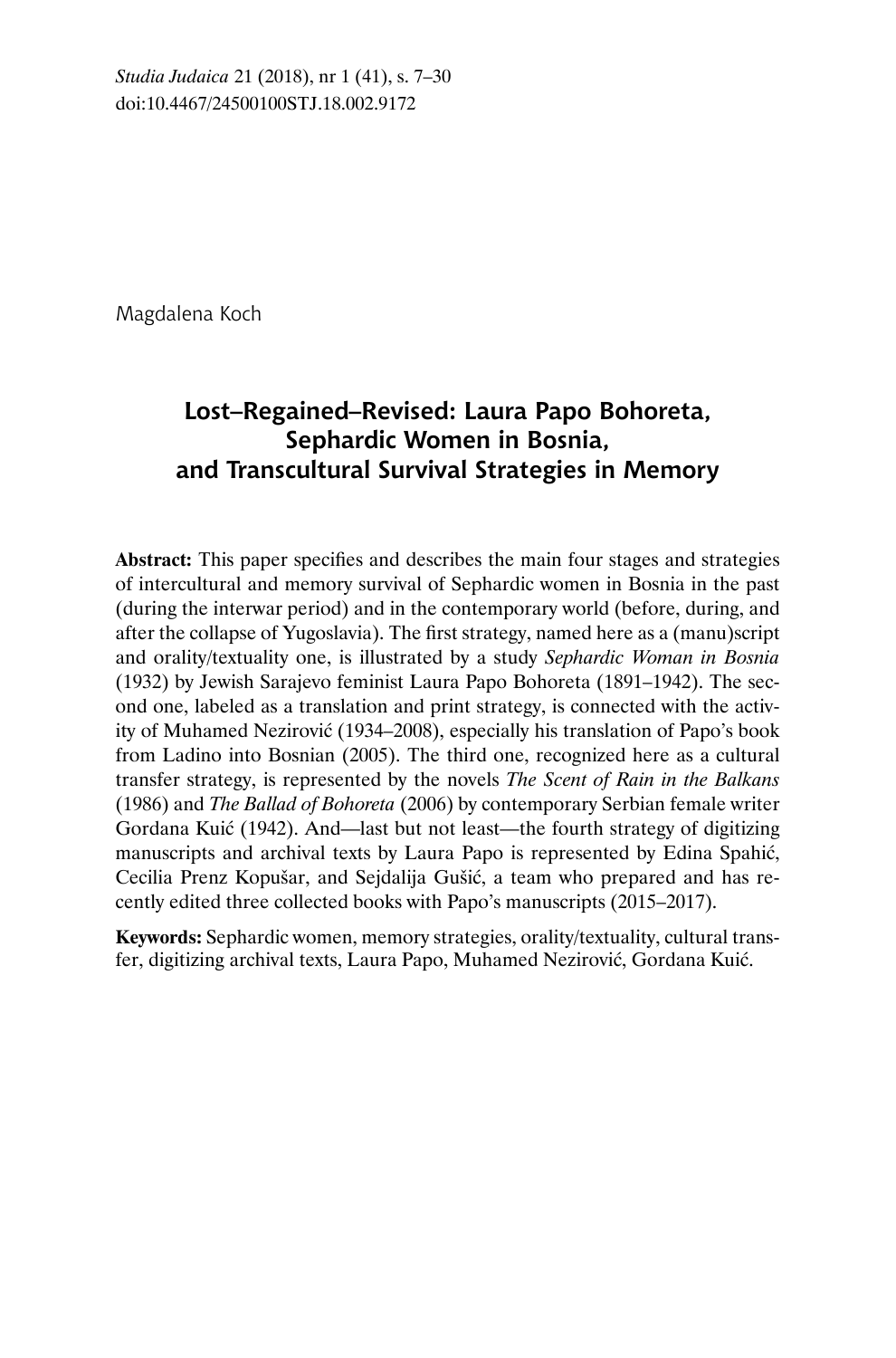### **Introduction**

"Little has been written about the history of women in former Yugoslavia and even less is as yet known about the history of Jewish women in the Balkans,"<sup>1</sup> noted, in 2009, Harriet Freidenreich, professor emerita of history at Temple University in Philadelphia and a specialist in Jewish history, European women's history, and gender history. While her first assertion is thankfully slowly losing currency due to a significant rise over the past quarter century in the number of books and interdisciplinary projects focused on women in the culture and history of the former Yugoslavia, which have been systematically filling this lamentable gap in cultural history,<sup>2</sup> the latter part of her claim, unfortunately, still appears to hold true. There continue to be few books available about Jewish women of the former Yugoslavia,<sup>3</sup> and to this day, this group has not

<sup>1</sup> Harriet Freidenreich, "Yugoslavia," Jewish Women: A Comprehensive Historical Ency*clopedia*, Jewish Women's Archive (2009), https://jwa.org/encyclopedia/article/Yugoslavia [retrieved: 12 Oct. 2017].

<sup>2</sup> I will list here as examples titles from various areas (history of literature, history, biography, mediaeval history, cultural history), but it needs to be emphasized that this list is far from complete. Cf. Celia Hawkesworth, *Voices in the Shadows: Women and Verbal Art in Serbia and Bosnia* (Budapest, 2000); Magdalena Koch, *Podróże w czasie i przestrzeni: Proza Isidory Sekulić* (Wrocław, 2000); Francisca de Haan, Krasimira Daskalova, Anna Loutfi (eds.), *A Biographical Dictionary of Women's Movements and Feminisms: Central, Eastern, and South Eastern Europe, 19th and 20th Centuries* (Budapest, 2005); Biljana Dojčinović Nešić, *GendeRings: Gendered Readings in Serbian Women's Writing* (Beograd, 2006); Magdalena Koch, *Kiedy dojrzejemy jako kultura: Twórczość pisarek serbskich na początku XX wieku (kanon – genre – gender)* (Wrocław, 2007), Serbian expanded edition: ead., *Kada sazremo kao kultura*, trans. Jelena Jović (Beograd, 2012); Svetlana Tomin, *Knjigoljubive žene srpskog srednjeg veka* (Novi Sad, 2007); Slobodanka Peković, *Isidorini oslonci* (Novi Sad, 2009); Ivana Hadži Popović, *Isidora – eros i tajna* (Beograd, 2009); Slavica Garonja Radovanac, *Žena u srpskoj književnosti* (Novi Sad, 2010); Dunja Detoni Dujmić, *Ljepša polovica književnosti* (Zagreb, 1998); Maša Grdešić (ed.), *Mala revolucionarka: Zagorka, feminizam i popularna kultura* (Zagreb, 2009); Natka Badurina, *Nezakonite kćeri ilirije: Hrvatska književnost i ideologija u 19. i 20. stoljeću* (Zagreb, 2009); Andrea Zlatar, *Tekst, tijelo, trauma: Ogledi o suvremenoj ženskoj književnosti* (Zagreb, 2004); Jasmina Čaušević (ed.), *Zabilježene* – *Žene i javni život Bosne i Hercegovine u 20. vijeku*, 2nd edition (Sarajevo, 2014), https://pl.scribd.com/doc/258137781/Zabiljezene-Zene-i-Javni-Zivot-Bosne-i-Hercegovine [retrieved: 7 Nov. 2017); Ivana Pantelić, *Partizanke kao građanke: Društvena emancipacija partizanki u Srbiji 1945–1953* (Beograd, 2011); Neda Todorović (ed.), *Izuzetne žene Srbije XX i XXI veka / Exceptional Women of Serbia XX and XXI century* (Beograd, 2016). Also important is the digital interactive feminist project "Knjiženstvo, teorija i istorija ženske književnosti na srpskom jeziku do 1915. godine," financed by the Ministry of Education, Science and Technological Development of the Republic of Serbia under the project no. 178029 (2011–2017).

<sup>3</sup> One of the first to write about them was Dina Katan Ben-Zion in her Ph.D. thesis, followed by a book titled *Nashim kotvot 'olam: sofrot yehudiyot be-Yugoslavia leshe-avar* (Je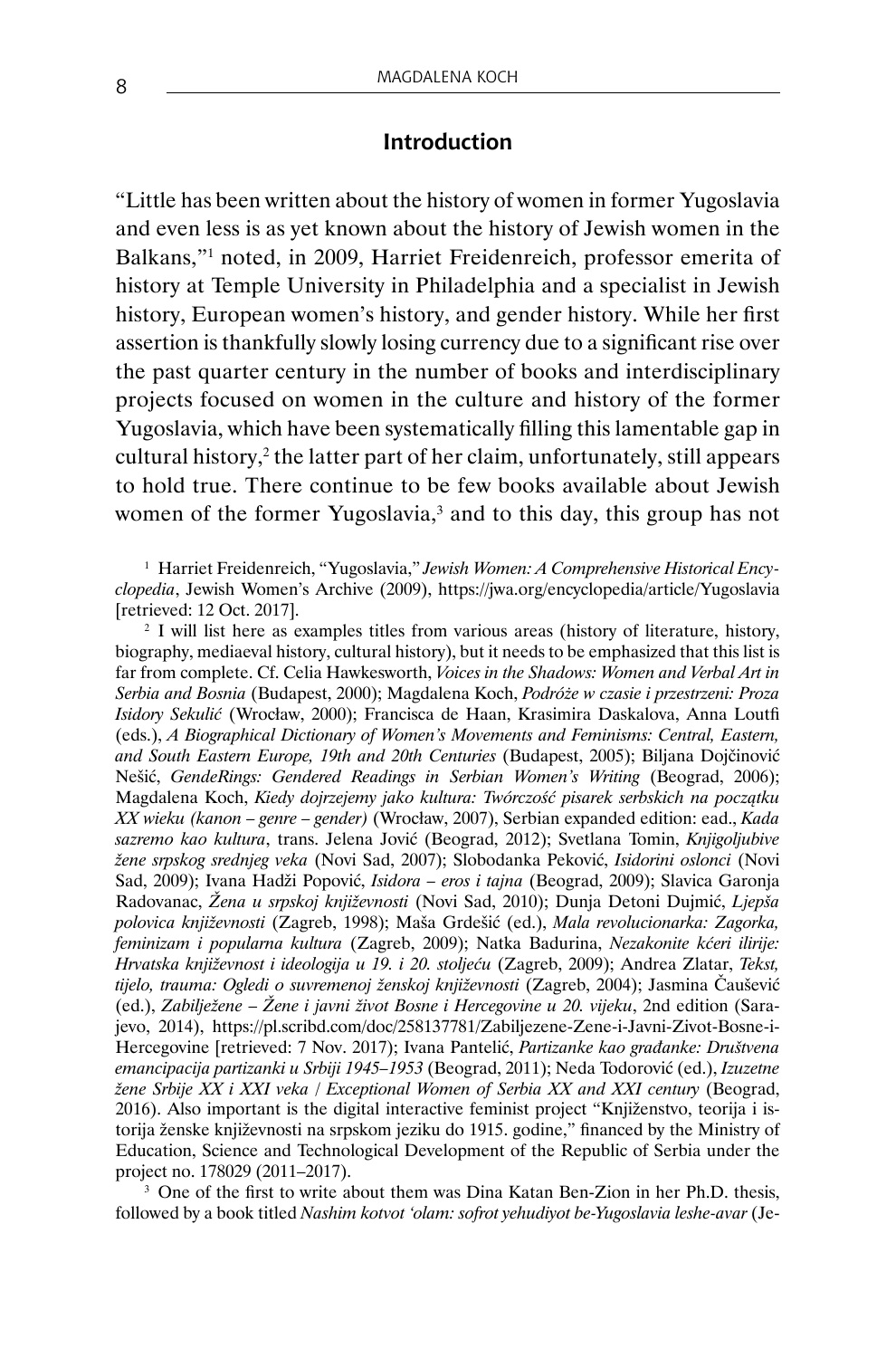yet been the subject of a major work of cultural history. Although this phenomenon arouses objections and a growing sense of frustration, it is really not surprising, as there has long been a great deal of negligence in this area of study in general. Up until the 1990s, knowledge about the participation of women in various fields was quite modest, so filling gaps here will remain an ongoing process that will continue for years to come. It can even be said that in research this field had been previously pushed to the margins, most likely out of the belief that it was of little importance, because it did not seem to contribute much to findings or narratives of a general and universal nature. Such a way of thinking, which has persisted for centuries, reflects a general, though in my opinion, erroneous belief that the voices of women in culture do not bring/add anything new. This situation has caused the voice of Jewish women from the Balkan periphery of Europe to be ignored all the more because they had even less influence and visibility than women representing the majority cultures in the region (e.g. Serbian, Croatian). It should be remembered that Jews in the Balkans (and therefore in the areas encompassing the former Yugoslavia) have always belonged to a minority ethnic group. This holds true regardless of whether we are talking about the Sephardic community, which after being expelled from the Iberian Peninsula in 1492 settled in various places on the Balkan Peninsula in the sixteenth century (especially in Istanbul and Thessaloniki, but also in Skopje, Bitola, Dubrovnik, Split, Sarajevo, and Belgrade), or about the Ashkenazi community, which came to the Balkans only in the midnineteenth century, especially after the Congress of Berlin in 1878, as a result of which Bosnia and Herzegovina came under the patronage of the Austro-Hungarian Empire; this was also a time when a major migration was taking place among the Jewish population within the Habsburg Monarchy overall.<sup>4</sup> This does not change the fact that both groups were deeply immersed in the multiculturalism of the Balkans. My primary interest here, however, is the situation in (former) Yugoslavia and the

rusalem, 2013), as well as in her article, see ead., "The Feminine Voyage in the Post-Holocaust Jewish Literature of Former Yugoslavia," *Interkulturalnost. Časopis za podsticanje i afirmaciju interkulturalne komunikacije* 7 (2014), 186–191. Another book was also recently published, Jagoda Večerina Tomaić, *Bohoreta – najstarija kći* (Zagreb, 2016), based on the author's doctoral dissertation.

<sup>4</sup> Cf. Nebojša Popović, *Jevreji u Srbiji: 1991–1941* (Beograd, 1997), 11–24; Joseph J. Lévy, Yolande Cohen, *Żydzi sefardyjscy: Odyseja sefardyjskich Żydów od czasów inkwizycji do naszych dni, 1492–1992*, trans. Krzysztof Pruski (Warsaw, 2005), 50–51.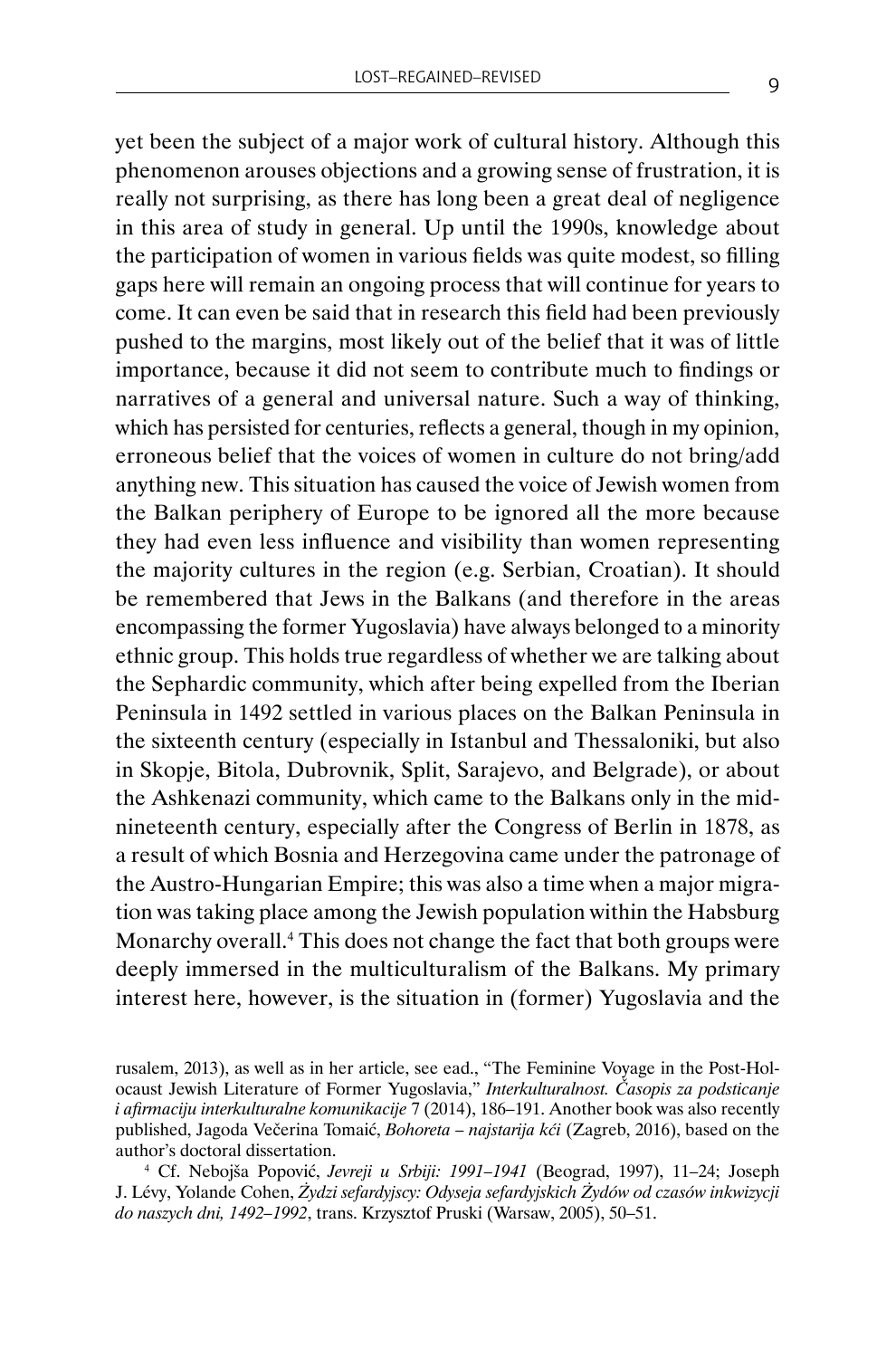multilingual mosaic of languages spoken there: in the regions historically under the influence of the Ottoman Empire from the sixteenth to the nineteenth century, the Turkish language was dominant, while in the areas of influence of the Habsburg Monarchy, German and Hungarian prevailed, and after 1918, that is, following the creation of a common state of southern Slavs—the Kingdom of Serbs, Croats, and Slovenes (renamed the Kingdom of Yugoslavia in 1929)—Slavic culture and the Serbian/Croatian/Bosnian language system achieved a dominant position. These processes involving external linguistic influences overlap with Jews' own nurturing of their cultures and languages: Ladino (Sephardim) and Yiddish (Ashkenazim). The Sephardic community in particular was actively dedicated to nurturing and developing the traditions it had carried with it from the Iberian Peninsula, and, hence, remained relatively closed, fending off assimilation processes and preserving its cultural heritage in as pure a form as possible. It developed in its own, isolated environment, in which it preserved its Jewish identity in Bosnia and Herzegovina through the Ladino language (Judeo-Spanish) and cultivation of traditions.<sup>5</sup>

I am focusing my reflections here on Sephardic Jewish women in an effort to help fill the aforementioned gaps, and restore both the *her*storical (matrilineal, feminine) and *his*torical (complementing mainstream history) memory of their culture, which it undoubtedly deserves. The primary motif used here in relation to Balkan Jewish women who were active in culture will be the Miltonian paradigm, which has been preserved in culture and revolves around a triad of concepts: lost–regained–revised. As Moshe Rosman has emphasized in writing about Jews in general, without any specification of gender: "Wherever they lived, Jews were a minority, usually a colonized one, whose identity depended on being defined apart from the majority while in truth they were more a part of the society in which they lived than separate from it."<sup>6</sup>

Given such a situation, Sephardic Jewish women can be seen as having been doubly marginalized for centuries, not only in the official cultural discourse of their region, but until recently, also in research. For one, they have largely gone unnoticed, as members of an ethnic minority regarded

<sup>5</sup> This topic has been treated more broadly in Krinka Vidaković-Petrov, *Kultura španskih Jevreja na jugoslovenskom tlu: XVI–XX vek* (Sarajevo, 1990; 1st edition 1986), and in Muhamed Nezirović, *Jevrejsko-španjolska književnost* (Sarajevo, 1992), particularly 7–72. <sup>6</sup> Moshe Rosman*, How Jewish is Jewish History?* (Oxford, 2007), 32.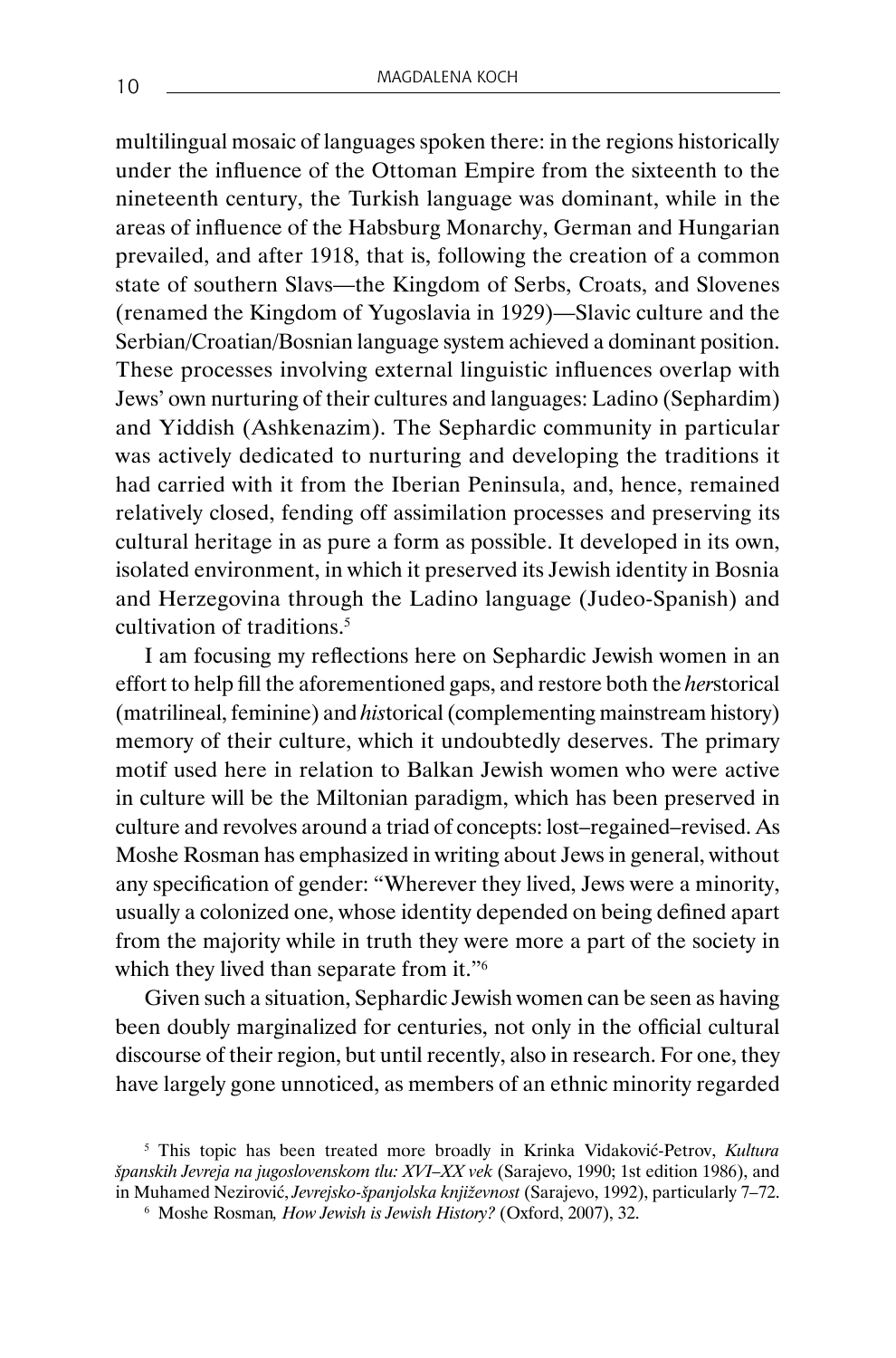as peripheral in both Bosnia and Serbia (I am limiting the scope of my enquiry to these communities, though it most certainly reflects a broader "Balkan perspective"); secondly, as women, they have been invisible among their own people in public discourse due to their inferior gender position, a situation we can associate with the phenomenon of "structural amnesia."<sup>7</sup> Their inscription in memory as a distinct group and as a subject of specialized studies has faced a double challenge. Now, after years of having been lost, the memory of them is slowly being restored, and their place in culture "revised." I would like to introduce here an important Sephardic woman from Bosnia, Laura Papo Bohoreta, $^8$  in order to distinguish several strategies due to which, in my opinion, Yugoslav Jews have managed to survive in memory and culture in the twentieth and twenty-first centuries, and are slowly becoming the subject of separate analyzes within Sephardic studies.

#### **Sephardic Women from Bosnia and Laura Papo Bohoreta**

Laura Papo Bohoreta (b. Luna Levi, 1891–1942) represents a cornerstone in the Sephardic Jews' strategies for survival in memory and culture. The first prominent Sephardic female intellectual, and an author, folklore collector, campaigner, and feminist, she was particularly active during World War I and the interwar period.<sup>9</sup> She was born in Sarajevo in Bosnia

<sup>7</sup> This term was introduced in 1947 by John A. Barnes for his study of genealogies. It describes the process of remembering only those family/cultural links that are of social significance (they are thus strongly patrilineal and patriarchal). It also refers to the process of forgetting the names of ancestors who are not recognized as an important link: male lines are far more memorable than female ones. John A. Barnes, "A Structural Amnesia," in id., *Models and Interpretations: Selected Essays* (Cambridge, 1947).

<sup>8</sup> Bohoreta was her nickname because this is the name traditionally given to the firstborn daughter in Sephardic families (the first-born son was given the analogous nickname Bohor/Behor).

<sup>9</sup> Among the first to focus critical attention on Laura Papo were Vidaković-Petrov, *Kultura španskih Jevreja*, and Nezirović, *Jevrejsko-španjolska književnost*. Very active were also Eliezer Papo and Željko Jovanović. See Eliezer Papo, "Entre la modernidad y la tradición, el feminismo y la patriarquía: Vida y obra de Laura Papo 'Bohoreta,' primera dramaturga en lengua judeo-española," *Neue Romania* 40 (2011), 89–107; id., "Laura Papo-Bohoreta: Kommentierte Forschungsbibliographie zum literarischen Werk einer bosnischen Sefardin," *Transversal: Zeitschrift für Jüdische Studien* 13 (2013), 2:65–80; see also Željko Jovanović, "Endangered Judeo-Spanish Folk Material: Collection, Re-creation and Recovery by Twentieth-Century Sephardic Authors from the Former Yugoslavia" (Ph.D. dissertation, University of Cambridge, 2015, supervisors: Dr. Louise Haywood and Prof. Alison Sinclair). Jovanović devoted the whole long chapter to Laura Papo Bohotera, especially pages 10–85. I am very grateful to the author for making the text of his Ph.D. in a pdf form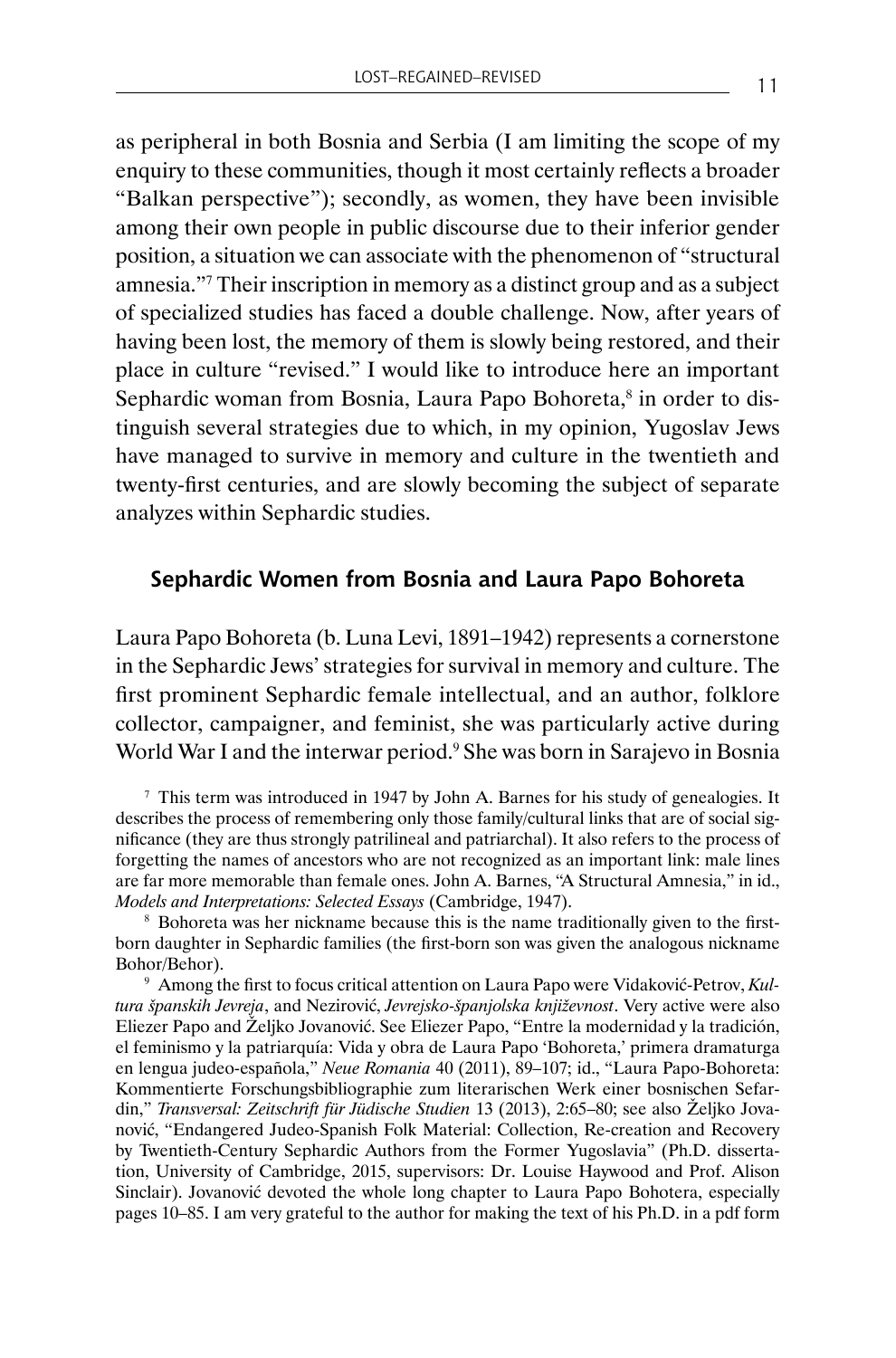as Luna<sup>10</sup> Levi, and between 1900 and 1908 lived with her family in Istanbul, where she attended the Alliance Israélite Universelle school for Jews.11 In the interwar period, she became active in the Jewish community in Sarajevo and Bosnia, where she promoted the development of culture in the Ladino language, and was a central figure in Jewish life there. In 1942, she died of illness in Sarajevo, where she was buried in an unmarked grave during World War II, perhaps unaware that her two sons, Leon (b. 1918) and Bar-Kokhba (b. 1919), had died during their deportation by Croatian fascists to the extermination camp in Jasenovac.12 She set for herself the project of recording the personal histories

accessible to me. In Poland, works focusing on her have included: Aleksandra Twardowska, "*La mužer sefardi de Bosna*: Literacka i kulturalna działalność Laury Papo-Bohorety," in Katarzyna Taczyńska, Szymon Sochacki, Miloš Zečević (eds.), *Poznać Bałkany: Historia – Polityka – Kultura* (Toruń, 2011), 205–213; and Agata Jawoszek, "Czwarty element – obecność w przestrzeni kulturalnej Bośni i Hercegowiny sefardyjskich Żydów a motyw Sarajewa jako Małej Jerozolimy," *Południowosłowiańskie Zeszyty Naukowe* 8 (2011), 123–133. In 2006, Anetta Buras-Marciniak wrote a doctoral dissertation at the University of Łódź titled "Żydzi sefardyjscy w dziejach, literaturze i kulturze Bośni i Hercegowiny" (her advisor was Zdzisław Darasz)*.* The dissertation was never published, however, and its influence has been unfortunately very limited.

<sup>10</sup> As Jagoda Večerina Tomaić has written in her book on Laura Papo, the name Luna was changed to Laura during the family's stay in Istanbul (1900–1908) for assimilation purposes, in order to hide her Sephardic origins while living in this foreign environment. Cf. Večerina Tomaić, *Bohoreta – najstarija kći*, 24. When she married the Sephardic Jew Danijel Papo in 1916, she began to write under her husband's surname and has since then been known as Laura Papo.

<sup>11</sup> This organization was founded in Paris in 1860 by Adolphe Crémieux, a French Jewish lawyer, to protect the rights of Jews in various countries, but it was also a platform for promoting mutual support, solidarity, unity, and professional development. Over time, especially after 1890, it expanded its mission to include improving the welfare and education of Jews in the Middle East, the Balkans, and North Africa through contact with French culture and language. Its first schools were opened in Africa (Morocco) and Asia (Baghdad). In total, more than sixty schools operated in the Ottoman Empire in the Middle East, Iran, and North Africa. Jewish children were provided with both a primary and vocational education. Many teachers educated in Alliance schools for teachers later worked in Turkey and France. See Frances Malino, "Jewish/Israel Organizations: Alliance Israelite Universelle," *Jewish Virtual Library*, https://www.jewishvirtuallibrary.org/jsource/judaica/ ejud\_0002\_0001\_0\_00834.html [retrieved: 10 Jan. 2017]. Laura Papo also graduated from such a school in Istanbul, and hence knew French well; she later spent six months at Alliance Française in Paris at the Sorbonne, where she obtained a diploma entitling her to teach French and literature.

<sup>12</sup> Jasenovac was a concentration camp established during World War II by Croatian fascists (Ustaše) as part of the Independent State of Croatia. It operated from August 1941 to April 1945 and is known as the "Auschwitz of the Balkans" or the "Croatian Auschwitz." It was used as a place for the extermination of Jews, Serbs, Roma, and Croatians from the resistance movement. To this day, there are disputes between Croatian and Serbian politicians about the number of victims killed there.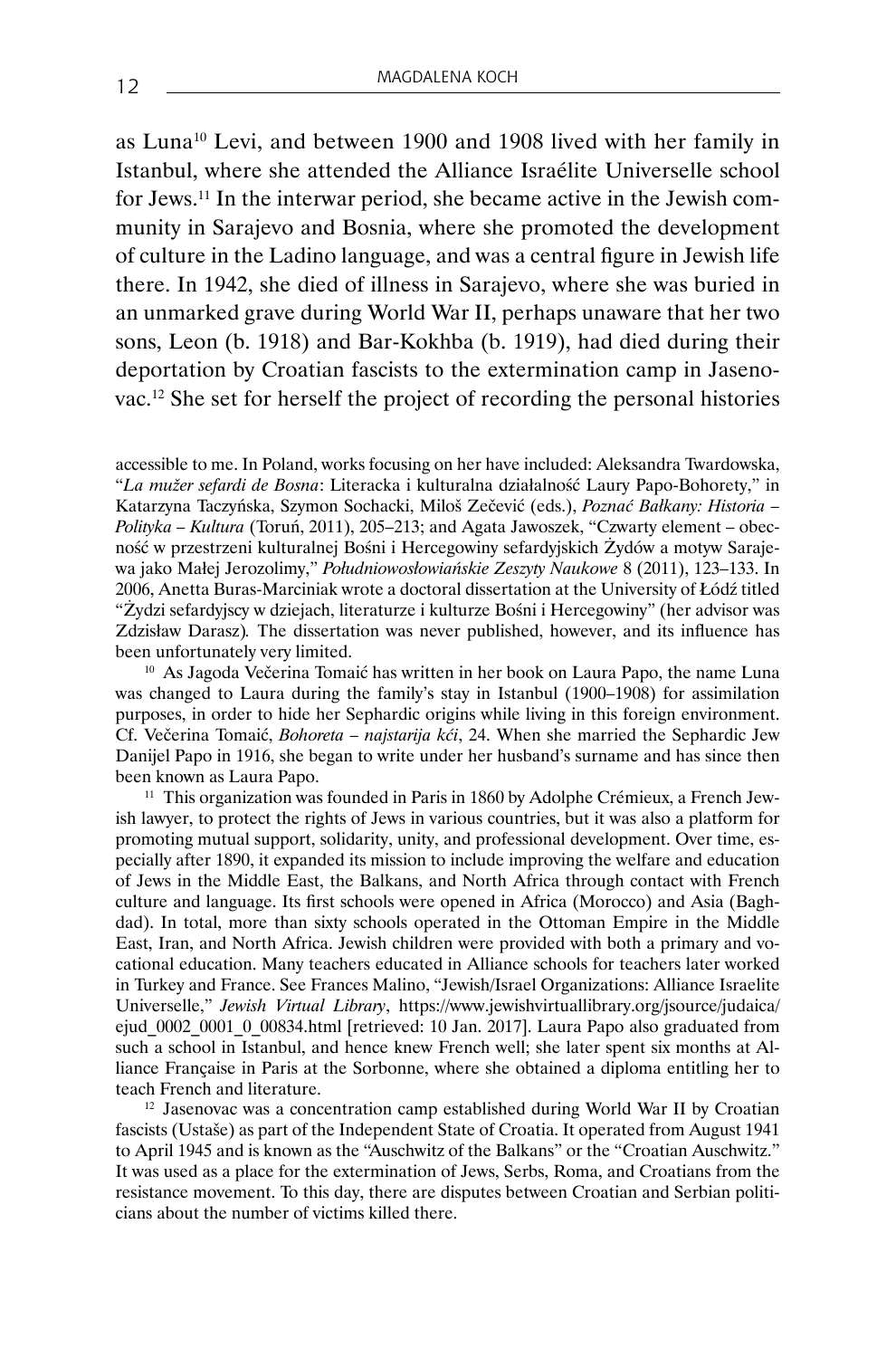of Sephardic women in Bosnia and showing this group as relevant to the development of the community and its cultural heritage. Although she was an educated and outward-looking person, from 1924 onward she chose to write mainly in Ladino (in its local, Bosnian version, though she was fluent in French,<sup>13</sup> Spanish, German, Turkish, and Serbo-Croatian), which functioned as her symbolic fatherland/motherland. She portrayed the world and daily life of Sephardic women in her short stories, plays, poems, and, above all, in her monograph *La mužer sefardi de Bosna*  [The Sephardic Woman in Bosnia]. Yet, as she herself emphasized, she did not aspire to write high-brow, artistic literature, as her prime object was to serve as a guardian of not only her own traditions and culture but also, and above all, of the memory of Sephardic women and their sociocultural roles.14 They were to be credited, she insisted, with the passing down of traditions, customs, and language from one generation to the next, and thus reinforcing the memory of their group and not allowing its culture, origins, and roots to be forgotten. Raising the consciousness of Sephardic women, showing them their cultural potential (i.e. who they were/could be, how they embodied and built upon the strength of generations of women who had come before them), emphasizing their social role through continuity in preserving Jewish customs, rituals, rites, cuisine, folklore, and, above all, the Ladino language, became a lifelong mission for her. In this sense, she could be called the first Sephardic feminist, who exerted a tremendous influence on this community and on the culture and forms of remembrance related to it. Her goals were largely educational and pragmatic: to preserve the world of Sephardic women, to salvage it from oblivion, to kindle the memory of them, and, importantly, to convey her own admiration for the adaptive capacities of women from her culture and their forebears. She wrote about them analytically and with undisguised fascination in 1931, realizing that many of the elements of this world were undergoing rapid, deep transformations and, as a result, were in danger of being forgotten:

 $13$  It was in this language that she made her debut in 1908, writing a play in five acts titled *Elvira* under the pseudonym Laure Yvlé (reversed parts of her surname Levy). She was also the author of translations and adaptations from French: in 1907 she translated a play by Mme Émile de Girardin, *La joie fait peur: La alegria espanta* (*Veselje plaši / Joy Frightens*), and in 1910 the Jules Verne novel *Les enfants du capitaine Grant* (*Djeca kapetana Granta / In Search of the Castaways*). Cf. Večerina Tomaić, *Bohoreta – najstarija kći*, 38–44, 105–113.

<sup>14</sup> Cf. on this subject Vidaković-Petrov, *Kultura španskih Jevreja*, and Nezirović, *Jevrejsko-španjolska književnost*.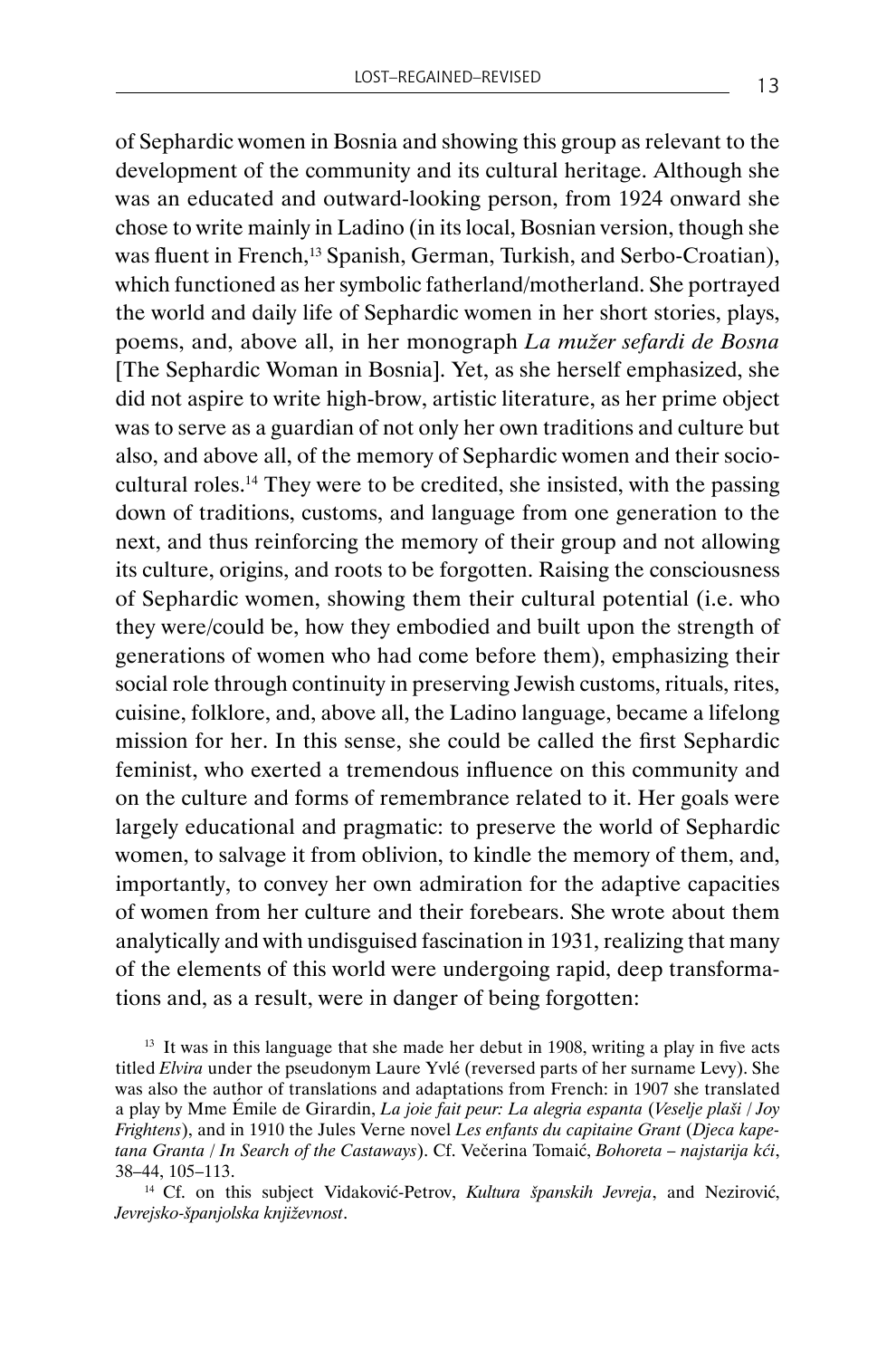Let us examine carefully the life of a woman in her sixties!<sup>15</sup> Her childhood was spent in a Turkish (Muslim) setting in the purest Orient. When she became an adolescent, the Austrians came<sup>16</sup> and with them European elements, which turned her notion of life upside down. How else? Once a woman of the harem, she had to adapt, willy-nilly, to the customs that the new conqueror brought in and the new government decreed. And when she reached the age when one becomes a grandma, Serbians liberated Bosnia<sup>17</sup> and she, a little Jewish girl  $\dots$  has kept adjusting shrewdly to all these regimes as her race's adaptive capacities prompted her to. Over half a century, she has watched three empires succeed each other, and she has lived in three environments—Oriental, Germanic and Slavic. And she's always been able to keep pace with her times. Now, doesn't that take great art?<sup>18</sup>

#### **(Manu)script: From Orality to Textuality**

The first strategy of the Sephardic women's community for survival in communicative and cultural memory was writing (down)—the act of (re)constructing history. This foundational act of memory is associated in Bosnia with the figure of Laura Papo. The impetus for her telling and preserving the history of Sephardic Jewish women was an article by the South Slavic feminist, ethnographer, cultural activist, teacher, and intellectual Jelica Belović Bernadžikovska (1870–1946),<sup>19</sup> entitled "Die südslavische Frau in der Politiek" and printed in the *Bosnische Post*20 (no. 281, 10 Dec. 1916), a German-language daily published in Sarajevo, which provided the impulse for a detailed telling and consolidation of the history of Sephardic Jewish women. Belović Bernadžikovska devoted a section of her article to them; not knowing much about this hermetic community, she described these women in a superficial and unfavorable way, writing about their passivity, patriarchal subordination, their being limited to traditional roles, and their backwardness in comparison with women of other ethnic groups in Bosnia. A week later, in the same newspaper Laura Papo responded polemically

<sup>15</sup> Born ca. 1870.

<sup>16</sup> After 1878, following the Congress of Berlin, Bosnia became a protectorate of the Austro-Hungarian Empire for 30 years, and was then annexed in 1908.

<sup>17</sup> This refers to the Kingdom of Serbs, Croats, and Slovenes, created in 1918.

<sup>18</sup> Laura Papo Bohoreta, *Sefardska žena u Bosni* (Sarajevo, 2005), 65.

<sup>19</sup> For more on this author see: http://knjizenstvo.etf.bg.ac.rs/sr/authors/jelica-belovicbernadzikovska [retrieved: 24 Oct. 2017] and the Croatian Bibliographic Lexicon (Hrvatski bibliografski leksikon), http://hbl.lzmk.hr/clanak.aspx?id=1671 [retrieved: 24 Oct. 2017].

<sup>20</sup> For a time, the co-founder and editor-in-chief of the German-language newspaper *Bosnische Post*, published in Sarajevo from 1884 to 1918, was the first female journalist and editor in Bosnia, Milena Mrazović-Preindlsberger (1863–1927).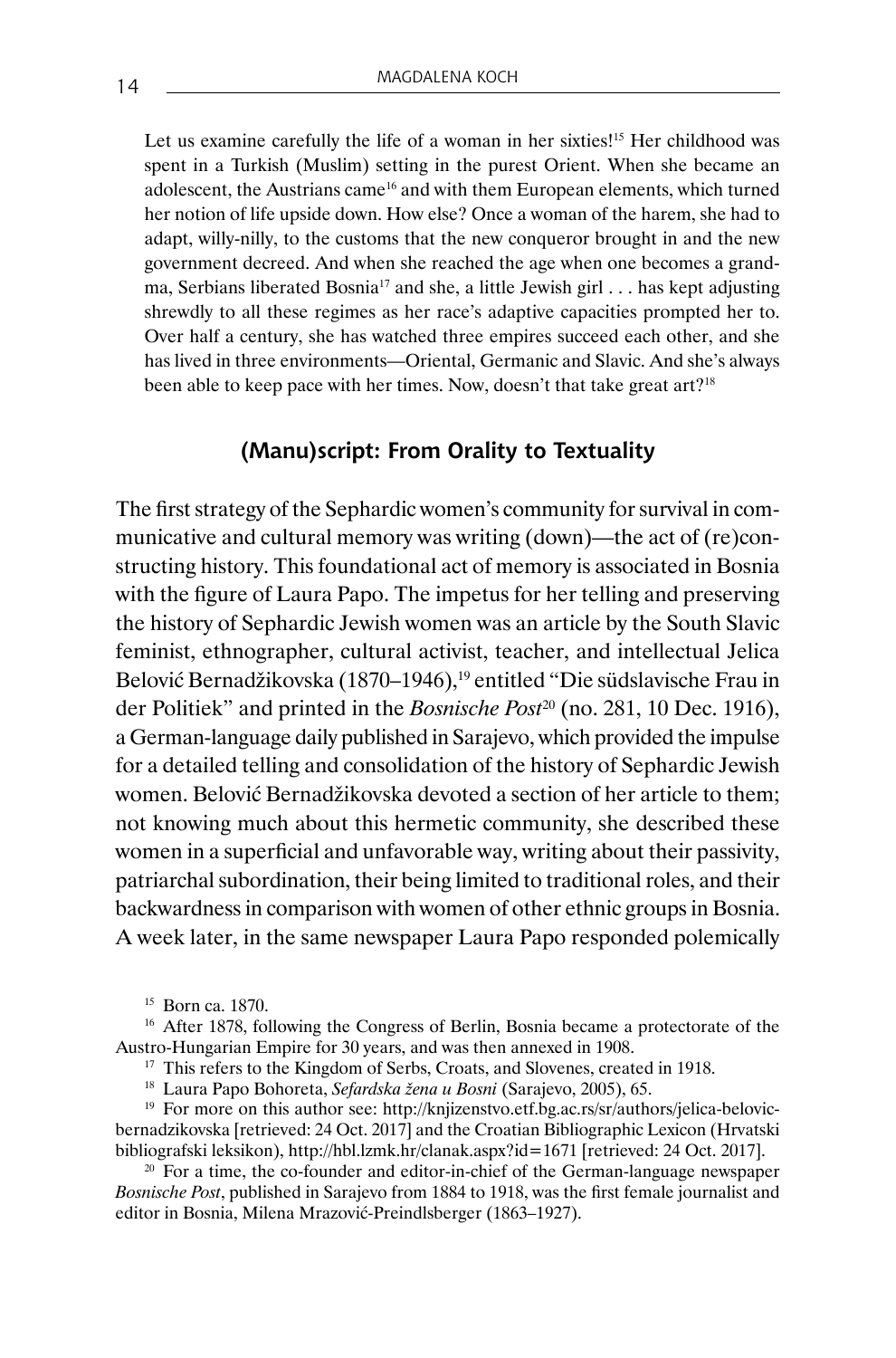with an article titled "Die spaniolische Frau" (*Bosnische Post*, no. 287, 17 Dec. 1916), $21$  in which she defended Sephardic women. $22$  Muhamed Nezirović, a dedicated researcher of Bohoreta's legacy and translator of her work (which will be discussed later in more detail), mentions another text by Belović Bernadžikovska titled "Die spaniolische Frau in Bosnien" from 1917, for which no response from Bohoreta appeared in the press.<sup>23</sup> A comprehensive response, however, came in the form of her in-depth study *La mužer sefardi de Bosna*. According to Papo's own account, she was encouraged to write it by Dr. Vit Kajon, a collector of Jewish folklore in Bosnia. She chose to abandon German as a medium of communication and her superficial, reactive and emotional polemic with her opponent in the daily press. Instead, she turned to her native language, Ladino, seeing the writing of an in-depth ethnographic study as a chance not only for a comprehensive, substantive, factual description, but, moreover, as an opportunity to produce a detailed and accurate record of a passing world, and thus save from obscurity the traditions of her own culture, endangered in the interwar period both by increasingly strong assimilation processes among Jews, and by the slow, steady rise of fascism throughout Europe. In doing so, she drew attention to a group that was among the most marginalized, but also very close to her—Sephardic women.

We should recall that before World War I, throughout Europe (and thus also in the south, both in the Kingdom of Serbia and in Austria-Hungary, which included Bosnia and Herzegovina), the movement for the emancipation of women was spreading rapidly, and after the creation of the Kingdom of Serbs, Croats, and Slovenes/Yugoslavia, activism among feminist movements in the region increased greatly.24 Papo herself, as well as her sisters (Nina, Klara, Blanka, and Rifka-Rikica),<sup>25</sup> became examples

<sup>21</sup> This issue was studied by Muhamed Nezirović, "Predgovor," in Papo Bohoreta, *Sefardska žena u Bosni*, 31–34.

<sup>22</sup> This "harsh polemic" ("žestoka polemika") with Belović Bernadžikovska's article is mentioned by Papo Bohoreta herself in the Introduction ("Uvod") to her book. Cf. Papo Bohoreta, *Sefardska žena u Bosni*, 41–42. At the end of this book there is a copy of the manuscript for this article written in German (11 pages in total).

<sup>23</sup> Cf. Nezirović, "Predgovor," 33.

<sup>24</sup> This has also been written about by: Neda Božinović, *Žensko pitanje u Srbiji u XIX i XX veku* (Beograd, 1996); Koch, *Kiedy dojrzejemy jako kultura*; ead., "*Slavica non leguntur*: On a Feminist Project in Interwar Yugoslavia," *Przekładaniec: A Journal of Literary Translation* 24 (2010), 131–143, https://www.wuj.pl/UserFiles/File//Przekladaniec\_EN\_24-7\_prev. pdf [retrieved: 24 Oct. 2017]; Čaušević (ed.), *Zabilježene.*

 $25$  All were forced to work professionally: Nina and Klara opened the Chapeaux Chic Parisien milliner's shop in Sarajevo in 1911, Blanka worked in a tobacco shop, and Rifka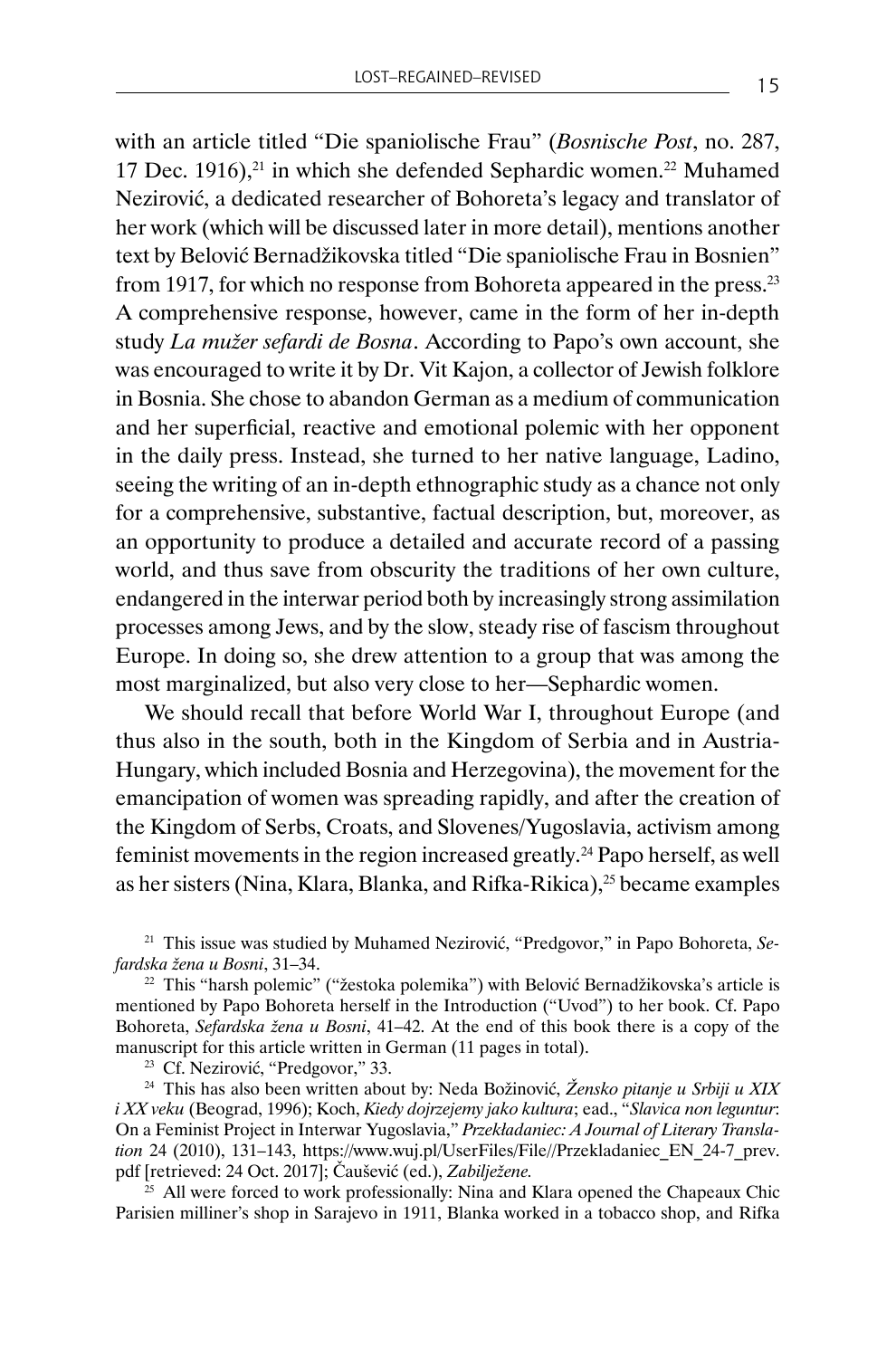of emancipation processes at work among Sephardic women, with Papo already then being considered (and still is) the first Sephardic feminist in Bosnia.26 In her strategy of remembering, however, the issues of concern to her included both the past and the future of women from within her culture, and thus oscillated between tradition and modernity, or as Jagoda Večerina Tomaić writes, "between feminism and tradition."27 Reading Papo's texts (poems, stories, articles), listening to her lectures, or watching her dramas or songs in Ladino on stage, women were simultaneously being not only educated and emancipated, but also reminded of their origins, history and culture—of their roots. In many texts, Papo challenged the stereotype of the passive, patriarchal, illiterate Sephardic woman, which also seemed to be a polemical act directed against the aforementioned description of Belović Bernadžikovska. Papo's priority was to educate women, to strengthen the educational component of their lives, because this would bring them independence from their male "guardians" (father, brothers, husband, sons). She also stressed the important role played by women in the community—she indicated education and work (as a means for independent living) as imperatives in their lives. In her stories and dramas, as well as in her active engagement as a cultural animator, social activist, Sephardic folklorist, and educated working woman (who raised two sons on her own after her husband Danijel Papo's mental illness and death), she provided models and incentives for self-development to Sephardic women, and tried to help them equip themselves to meet the requirements of the modern day, and thereby attain greater independence. Večerina Tomaić has even made the claim that in the interwar period, especially in the 1930s, Papo Bohoreta felt that the oral traditions, culture, and Ladino language of the Sephardic Bosnian community, threatened by processes that were leading to its slow extinction, would soon be forgotten.<sup>28</sup> She realized that one strategy for the survival of the community and its history was to save its language, proverbs, customs, and songs as primary carriers or storehouses of memory. For this reason, she treated the past as an important link in ensuring the continuity of her culture, though she was primarily interested in the matrilineal order and the role of Sephardic women as the guardians of tradition and language.

was a ballet dancer during the interwar period in the National Theatre in Belgrade. Cf. Večerina Tomaić, *Bohoreta – najstarija kći*, 24.

<sup>&</sup>lt;sup>26</sup> This is how she is described in the first book on Laura Papo. Cf. ibid., 6, 12-15.

<sup>27</sup> Ibid., 35–37.

<sup>28</sup> Cf. ibid., 59.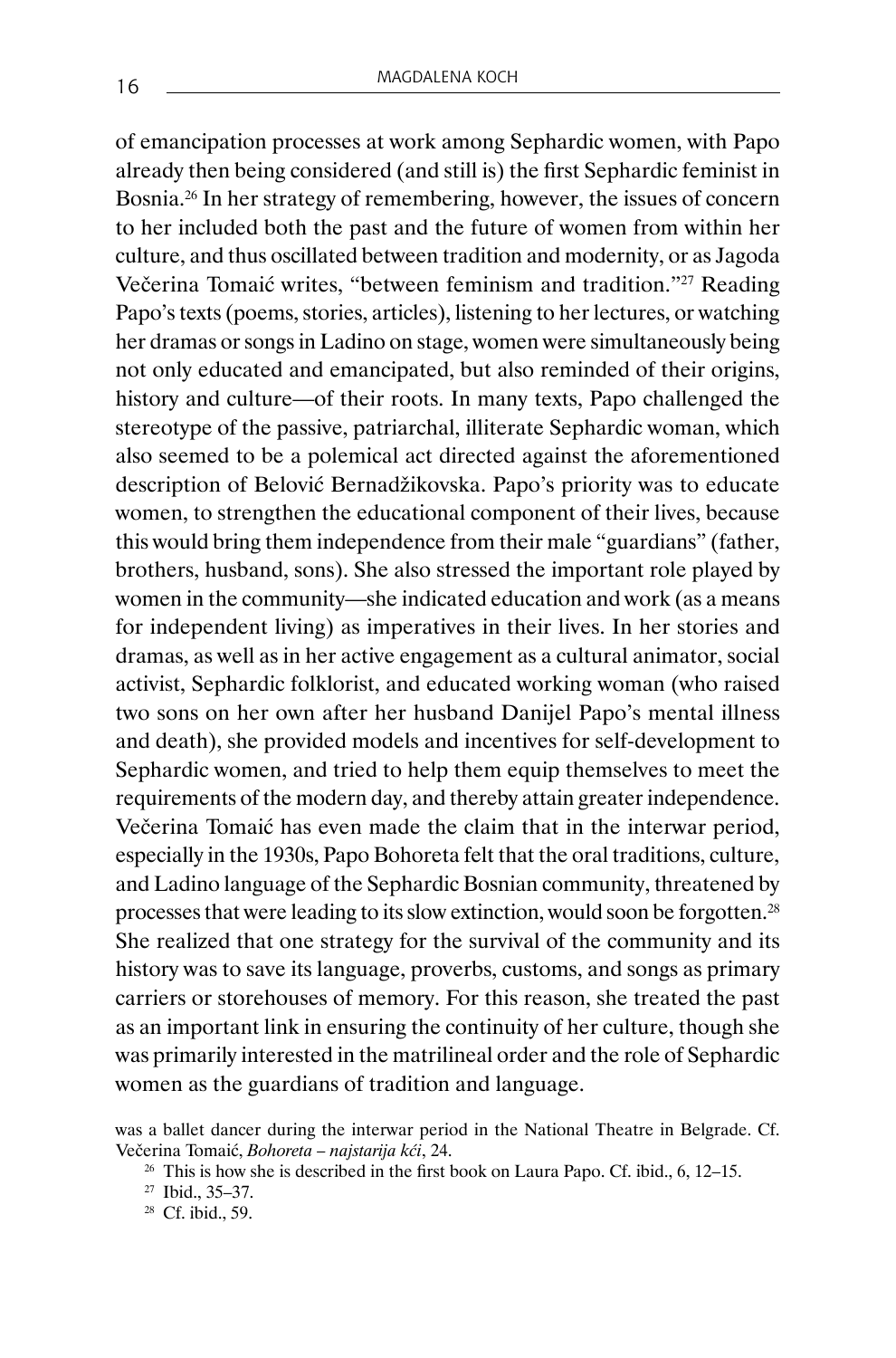In this context, it is not at all surprising that Papo Bohoreta gave up defending Sephardic women by means of polemics with other cultures (German/Austrian or Bosnian/Serbian/Croatian), and instead turned to these women directly, from within their shared Jewish heritage. She meticulously collected and gathered fragments of tradition into a coherent whole, combining them, describing them, and saving them from being lost to memory—"s ljubavlju i poštovanjem otima zaboravu" ("with love and respect saved from oblivion").29 An example of this strategy for surviving in culture through the reconstruction of a community's recent traditions was the aforementioned ethnographic study on Jewish women. From July 1931 to August 1932, Laura Papo produced more than one hundred copybook pages of tiny handwriting that added up to her cultural, ethnographic, and folklore study *La mužer sefardi de Bosna*, devoted exclusively to the women of her own culture. Its thirty-four chapters present a panorama of life that she knew from the oral tales of two generations of Sephardic women—mothers and grandmothers. Papo shows a variety of aspects of women's everyday comings and goings—starting from their looks and garments, to cuisine, to their entertainments and neighborly relations. She describes festivals and rituals but also hygienic practices, basic medical knowledge, the course and customs of pregnancy, childbirth, the postnatal period, the naming of a child, maternity, matchmaking, conjugal life, and widowhood. The book ends with reflections on old age and death, including a detailed description of the preparation of clothes for the deceased, the rituals of mourning, and funeral prayers. In this way, the author participates in memory-making through her communicating with the community of Sephardic women. Within this relatively small community, she became an important link in the living communicative memory.30 Moreover, the orality of Bohoreta's message is replaced by textuality; she described details, working within the "modus of biographical memories,"31 referring to the experiences of a group of Sephardic women she herself knew, including those of her own mother, Estera. She was the first person to

<sup>29</sup> Ibid., 101.

<sup>&</sup>lt;sup>30</sup> I refer here to Jan Assmann's concept of communicative memory. See: Jan Assmann, "Communicative and Cultural Memory," in Astrid Erll, Ansgar Nünning (eds.), *Cultural Memory Studies: An International and Interdisciplinary Handbook* (Berlin, 2008), 109–118; see also: Jan Assmann, John Czaplicka, "Collective Memory and Cultural Identity," *New German Critique* 65 (1995), 125–133.

<sup>31</sup> Jan Assmann, "Kultura pamięci," in Magdalena Saryusz-Wolska (ed.), *Pamięć zbiorowa i kulturowa: Współczesna perspektywa niemiecka*, trans. Anna Kryczyńska-Pham (Kraków, 2009), 89.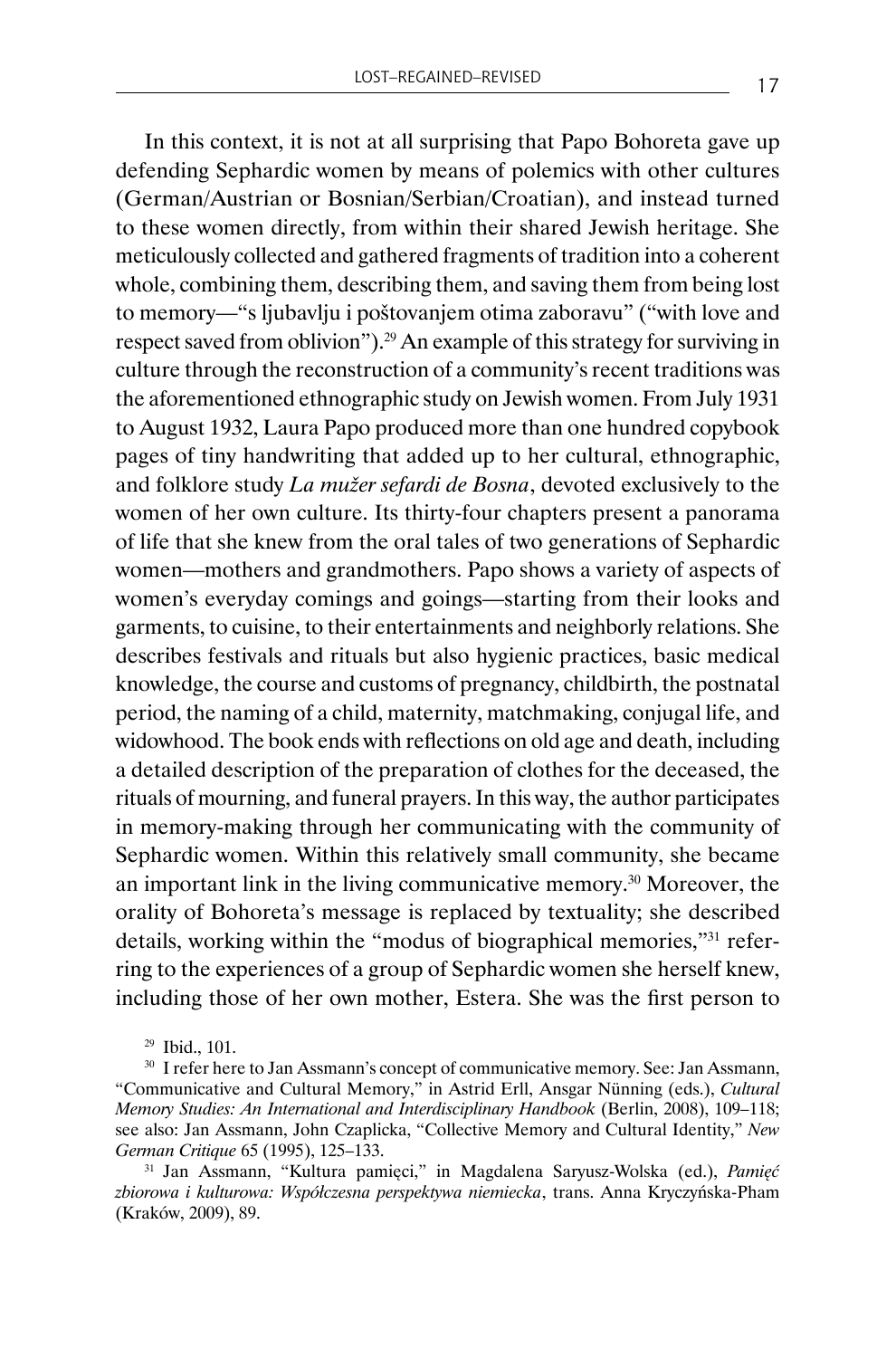give testimony to the history of the women within her own cultural circle, enriching and authenticating the image of a community that had been thus-far closed and inaccessible to others, recording it in a textual (though handwritten) medium. Her text was intended to serve—as Assmann would say—a mnemonic function, $32$  that is, to maintain the memory and identity of Sephardic women, and, at the same time, to overcome stereotypes based on the false outsider perceptions of her recent adversary Belović Bernadžikovska. By writing this work, Papo fulfilled her social, community, and gender obligation to salvage memory by creating a record that constitutes a unique document of the epoch, and by becoming the guardian of the Bosnian/Sarajevo Sephardic women's collective memory, the memory that provides stability to their social identity within the wider context of women in Bosnia. The writtendown text proved to be an act of restoration of vanishing meanings, a form of "externalized memory."<sup>33</sup> The strength and, at the same time, a weakness of this strategy back then (during the interwar period) lay in her use of the local dialect of Ladino, isolated from a wider context, and the handwritten form of the copybook notes. Although the language played a crucial role in cultural communication and identity-perpetuation among Sephardic Jews and acted as a storehouse for their collective cultural memory, $34$  it also restricted access to knowledge about these women, making it available only to members of the Sarajevo Sephardic community. More importantly and rather essentially, the strategy of writing (down) in Ladino was blighted by the fact that the study had no printed form and remained a manuscript only.<sup>35</sup> As such, the work of memory-making through the communication and preservation of cultural lore and meanings among Sephardic women in Bosnia had been done, but its reach was severely limited, if we can speak of any reach at all. However, against all odds, Papo's text has proven to be a valuable repository of social traditions and communication. The strategy

<sup>32</sup> Cf. also Tomasz Majewski, "Mnemotechnika," in Magdalena Saryusz-Wolska, Robert Traba (eds.), *Modi memorandi: Leksykon kultury pamięci* (Warsaw, 2014), 240–245.

<sup>33</sup> Jan Assmann, *Pamięć kulturowa: Pismo, zapamiętywanie i polityczna tożsamość w cywilizacjach starożytnych*, trans. Anna Kryczyńska-Pham (Warsaw, 2008), 39. English edition: id., *Cultural Memory and Early Civilization: Writing, Remembrance, and Political Imagination* (Cambridge, 2011).

<sup>34</sup> Cf. Jacques Le Goff, *Historia i pamięć*, trans. Anna Gronowska, Joanna Stryjczyk, introd. Paweł Rodak (Warsaw, 2007), 103. English edition: id., *History and Memory*, trans. Steven Rendall, Elizabeth Claman (New York, 1992).

<sup>35</sup> Unfortunately, to date nobody has been able to answer the question why this book was never printed in Ladino before World War II.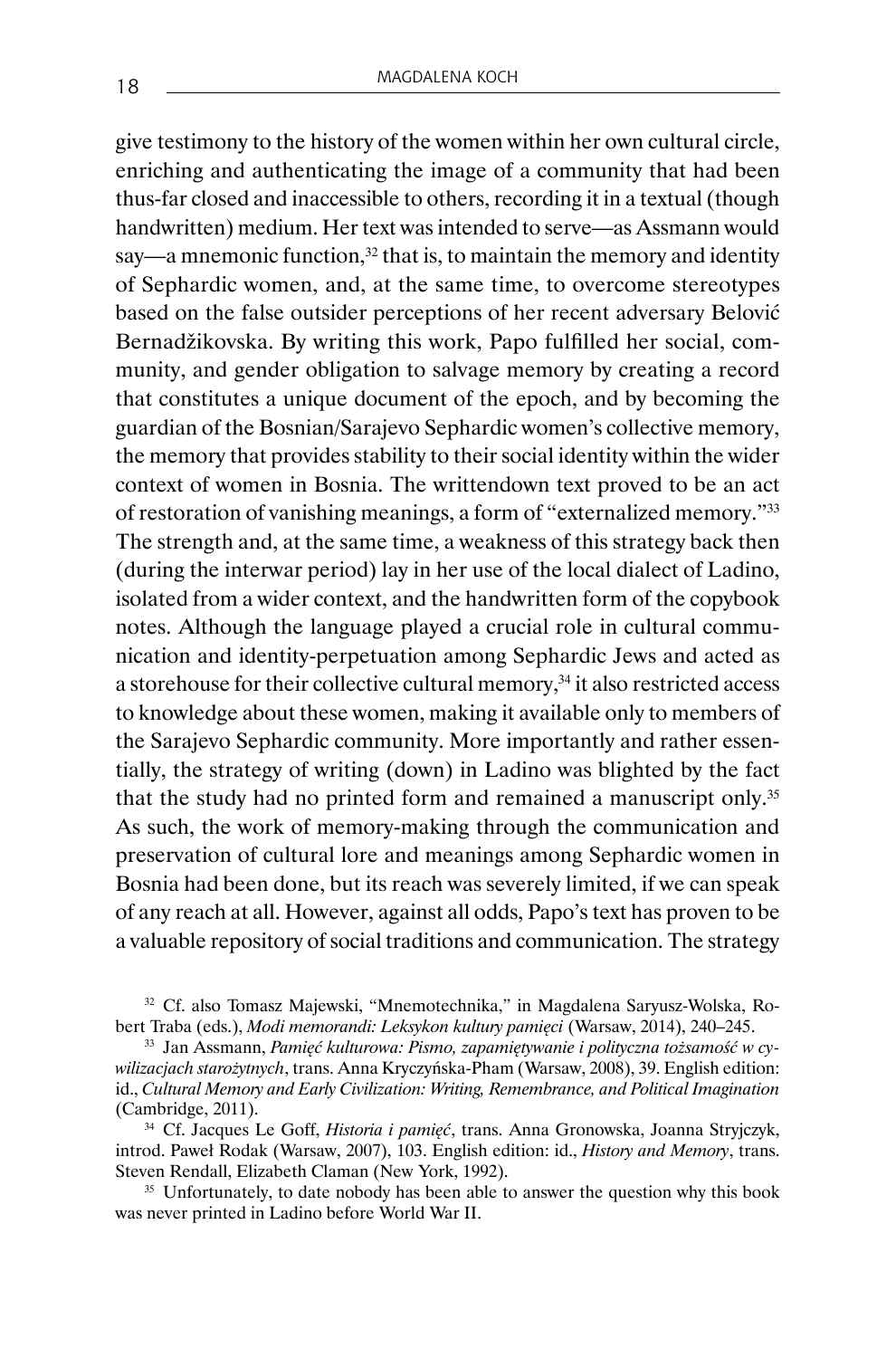of (hand)writing was important insofar as it promoted survival, even if only in a time capsule, in a "dormant" form and in an easily perishable and risky carrier of memory (just how risky was shown by the experience of the Holocaust). It is hard to disagree with the statement of Andreas Huyssen that the "past is not simply there in memory, but it must be articulated to become memory."36 The story of Sephardic women was articulated by Bohoreta, but it was exposed to the risk of annihilation, because it existed in the form of a single, unique item and was preserved in the idiom of a minority, moreover, one condemned during World War II to systematic extermination. The strategy of preserving the history of women in the form of a manuscript and in the short-range of the Ladino language in Bosnia could have been proven over time to be insufficient, had it not been for another strategy applied to the text of *The Sephardic Woman in Bosnia* years later.

#### **Translation and Print**

The second strategy has been that of translation and publishing, a strategy used in the early twenty-first century by University of Sarajevo professor Muhamed Nezirović (1934−2008), a Romance studies scholar and distinguished expert on Sephardic culture. After a "floating gap"<sup>37</sup> of more than seventy years, Nezirović first discovered Laura Papo, describing her in his *Jevrejsko-španjolska književnost u Bosni i Hercegovini* [History of Judeo-Spanish Literature in Bosnia and Herzegovina],<sup>38</sup> and then also writing about her study of Sephardic women. The "floating gap," as Assmann wrote, recalling a term coined by Jan Vansina,<sup>39</sup> is the distance in time between communicative memory and cultural memory, a gap between the community of experience that bonds past and future

<sup>36</sup> Andreas Huyssen, *Twilight Memories: Making Time in a Culture of Amnesia* (New York, 1995), 3.

<sup>37</sup> Through a lucky twist of fate—*felix casus*, as Muhamed Nezirović would call it— Laura Papo's manuscripts survived in the Sarajevo Municipal Archives, though they had been held previously in the private archive of the Levi family, where they survived World War II. Most of the manuscripts were sold to the City Archives in the 1960s by Bohoreta's sister, Blanka (née Levi) Kuić, who lived in Belgrade. The remaining part was given to the institution in the late 1980s by the author's niece, Gordana Kuić, a writer herself, which will be discussed later in my text.

<sup>38</sup> He described her in his book as an important figure in Sephardic cultural life. Cf. Nezirović, *Jevrejsko-španjolska književnost*, 503–556.

<sup>39</sup> Jan Vansina, *Oral Tradition as History* (Madison, 1985), 23.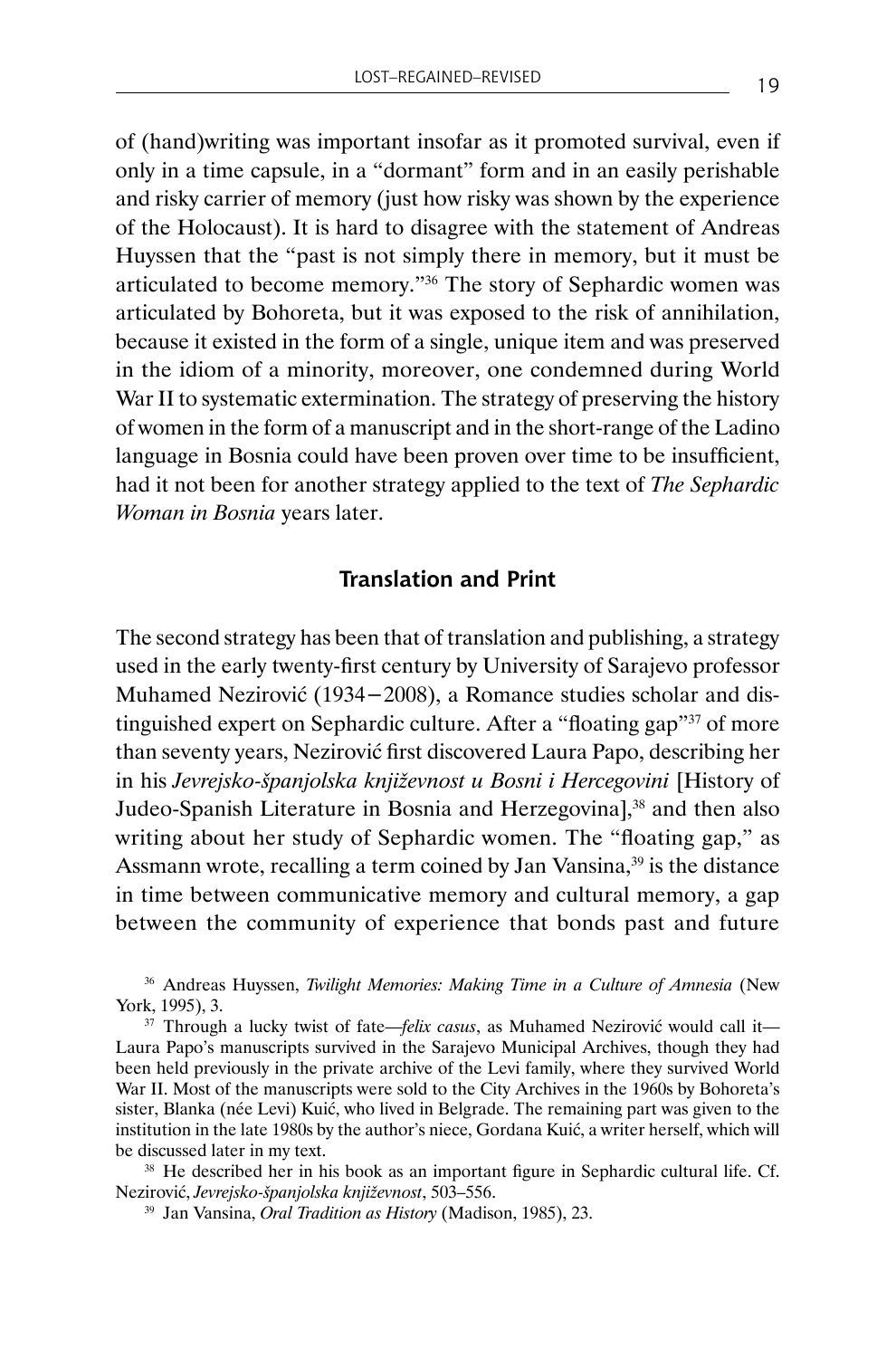generations, and the cultural symbolization of the world of the descendants that comes into being many years later.<sup>40</sup> From within this fluid temporal chasm, Nezirović, who was an accomplished researcher of Romance languages and knew Ladino fluently, rescued for a second time and in a double sense both this text and the figure of Bohoreta from the realm of oblivion. He made an active effort at reviving the memory and reinforcing the cultural memory of Sephardic women from Bosnia, joining a succession of guardians of their memory. He first translated *The Sephardic Woman in Bosnia* from Ladino into Bosnian, and then published it in Sarajevo in 2005. The book thereby made its first public appearance, though in a language (Bosnian) that was "secondary" to the original vehicle of memory. Secondly, he also preserved the memory of Laura Papo herself, demonstrating her importance as an animator of Sephardic culture, and prefaced the translation of her study with a comprehensive introduction titled "Predgovor: Sudbina jednog nepoznatog a značajnog pisca" [Preface: The Fate of an Unknown but Important Writer]. It should be noted that the publisher of the book in Bosnia was the Connectum publishing house, which emphasized its role in "bridging" cultures, in this case, Sephardic and Bosnian. In line with the publisher's philosophy of integrating the cultural heritage of Bosnia, it took pains to produce a beautiful bilingual collector's edition (Ladino manuscript on the left, Bosnian text on the right) with a rich graphic design that featured the author on the front cover. The book's preface also contains photographs of Papo with her sons and sisters, and at the end of the book, there are a number of historical images of Sephardic women from the nineteenth and twentieth centuries. In addition, the book includes an afterword by Dragana Tomašević, a Bosnian-Herzegovinian writer and researcher of women's activity in Bosnia and Herzegovina, titled "Pogovor: Jedan književni biser" [Afterword: A Certain Literary Pearl], in which the author stresses the importance of Papo's writing to the study of the culture of women in Bosnia in general, and emphasizes the emancipationist and even feminist context of Papo's newly translated and published book. After having long existed within the realm of an almost lost communicative memory, her work was recovered and revitalized by joining two strategies side by side (the bringing together of the handwritten text and print, and of the Ladino and Bosnian languages). The published text began to serve as the

<sup>40</sup> Assmann, *Pamięć kulturowa*, 64.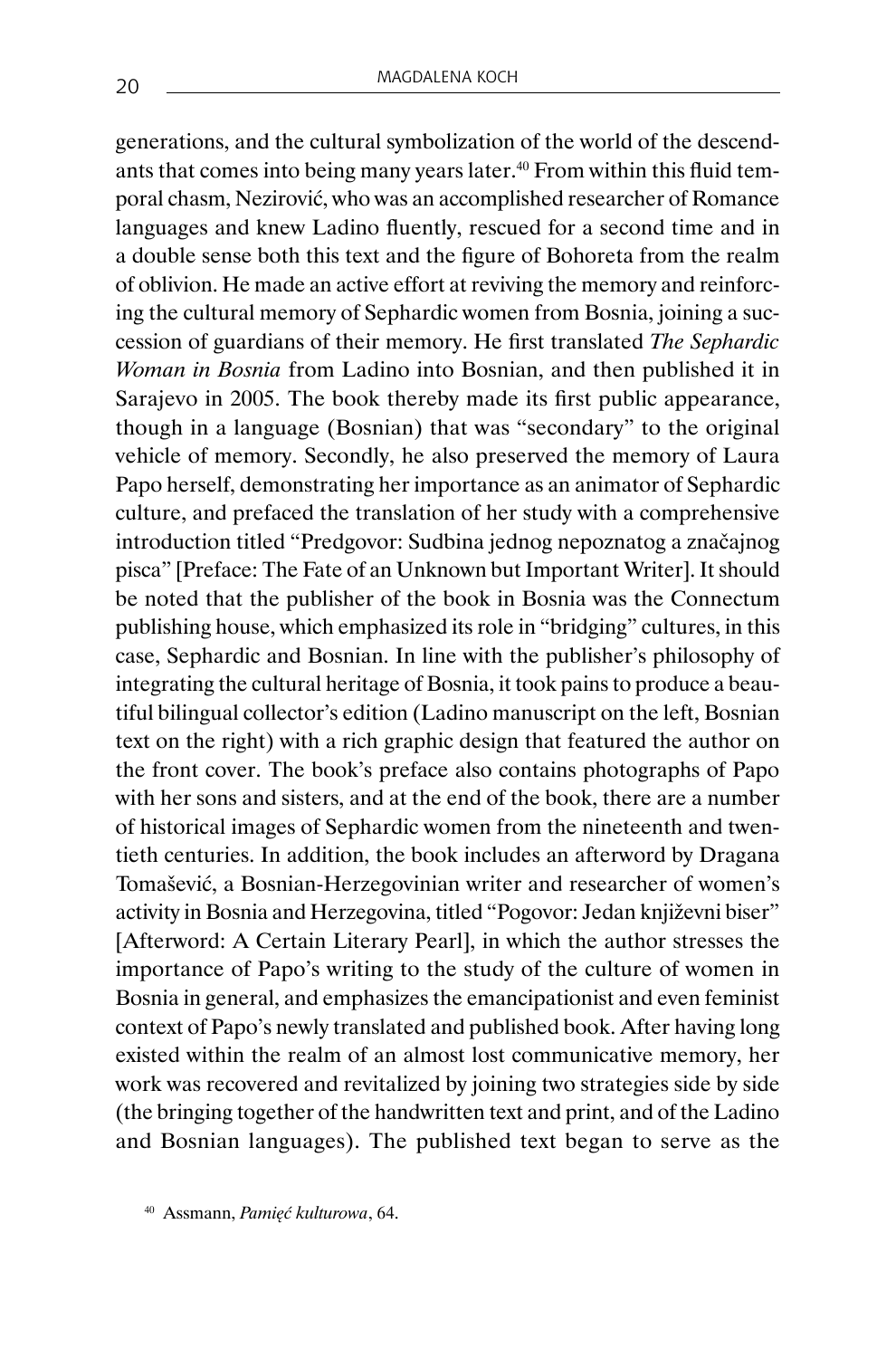founding text of the cultural memory of Bosnia's Sephardic women, and still functions in this role today. Consequently, an important context for the maintenance of memory is the fact that during the period of the floating gap, Papo's text on Sephardic women and the memory of both them and her role as a cultural spokesman were at risk numerous times of a disappearing forever from view. Let us recall that Bohoreta's text was created in the interwar period in the Kingdom of Yugoslavia during a revival of Sephardic culture, among a community that had defined Sarajevo for centuries as the symbolic "Little Jerusalem" (*Yerushalayim chico*) due to its multiethnic and multicultural character. Bohoreta's manuscript helped shape a conglomerate of individual memories through a process of communication that transmitted an intergenerational message, containing a strong charge of cultural energy. World War II and the Holocaust not only fundamentally changed the status of the Jewish minority in Bosnia and Herzegovina,<sup>41</sup> but also radically transformed the political, social, and religious situation in the so-called second, socialist Yugoslavia, where the supranational, Josip Broz Tito's idea of "brotherhood and unity" was promoted, while the role of individual ethnicities within the federal state (including on religious issues) was limited. In 1992, as the greatly reduced Sephardic community was observing the 500th anniversary of the expulsion of their ancestors from the Iberian Peninsula, federal Yugoslavia was breaking up into smaller nation states, and besieged Sarajevo had become the scene of fratricidal battles laced with bitter nationalism and ethnic division. In 1995, ten years before the publication of the translation of Papo's book about Sephardic women in Bosnia, Bosnia and Herzegovina became a new state "under construction." It has experienced a difficult transition, which continues to this day, in which the memory of the Sephardic community has not been a priority. Thus,

<sup>41</sup> Karl-Markus Gauβ wrote that of the 14,000 Jews in Sarajevo before the war, only 900 remained there after it ended. Cf. Karl-Markus Gauβ, "Ostatni: Sefardyjczycy z Sarajewa," in id., *Umierający Europejczycy: Podróże do sefardyjskich Żydów z Sarajewa, Niemców z Gottsche, Arboreszów, Łużyczan i Aromunów*, trans. Alicja Rosenau (Wołowiec, 2006), 5–47. About the language situation of Sephardim also wrote Agnieszka August-Zarębska, "Ladino czy *judezmo*? O językach Żydów sefardyjskich," *Prace Filologiczne* 56 (2009), 85– 102; and Agnieszka August-Zarębska, Zuzanna Bułat Silva, "Recalling the Past: Linguistic and Cultural Images of the *Kurtijo* Sephardic Courtyard," *Anthropological Journal of European Cultures* 25 (2016), 1:96–117. See also Izabela Olszewska, Aleksandra Twardowska, *"*Yiddish and Judeo-Spanish as Determinants of Identity: As Illustrated in the Jewish Press of the First Half of the Twentieth Century," *Colloquia Humanistica* 5 (2016), 79–103; and Tracy K. Harris, *Death of a Language: The History of Judeo-Spanish* (Newark, 1994).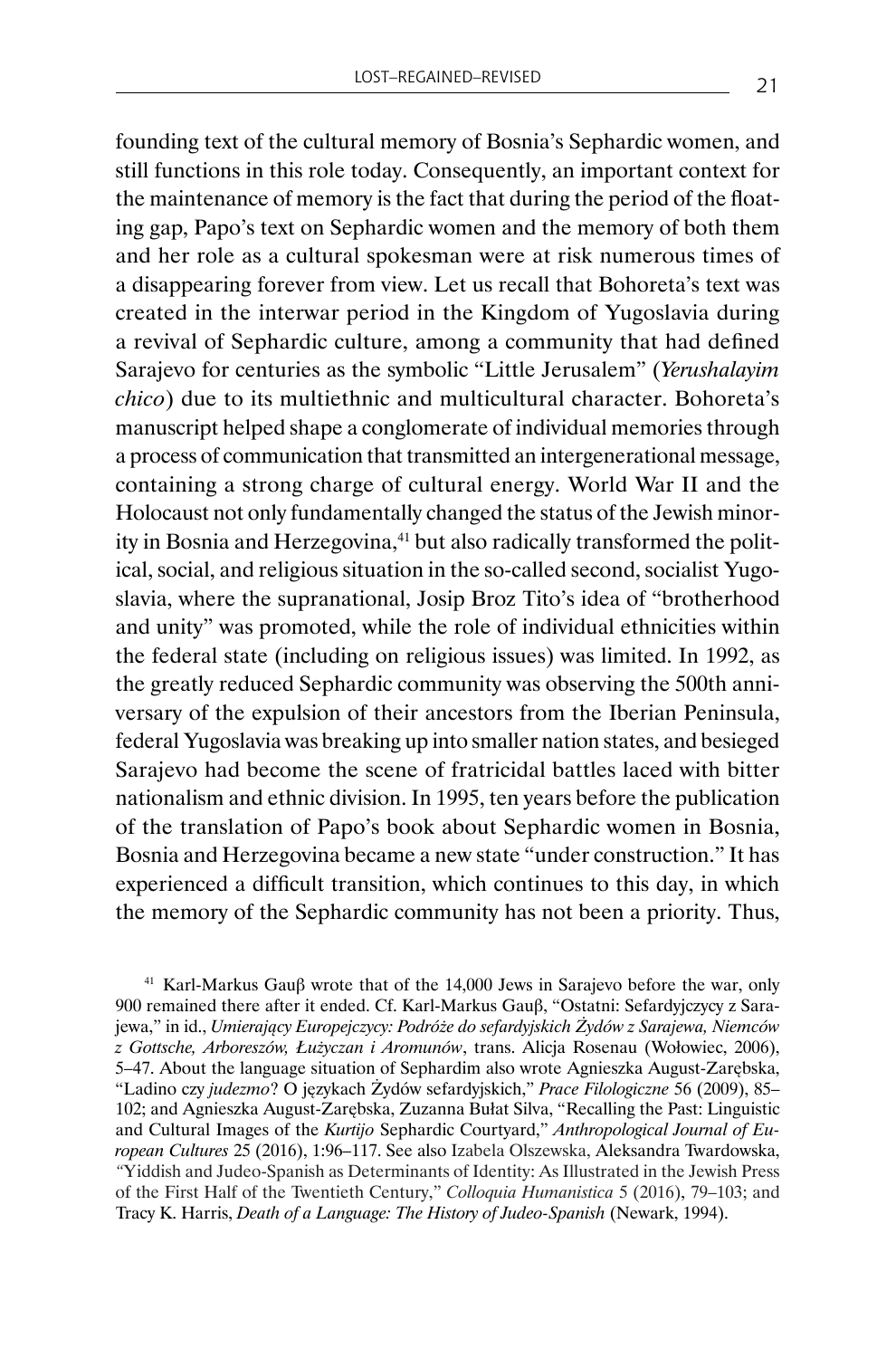a remarkable and surprising phenomenon has been the recovery in the late twentieth and early twenty-first centuries in quite unfavorable circumstances (a state of tension and political ethnicization) of a text around which the cultural memory of nearly forgotten Sephardic women began to coalesce. After more than seventy years of hibernation, on the fringes of the wider mainstream culture, in the hermetically sealed capsule of the Ladino language, Laura Papo's message was disseminated in a transcultural manner. The translation should be appreciated all the more, because—let us not forget—after 1941 (after the outbreak of World War II in Yugoslavia) the Ladino language in Bosnia (for the preservation of which Bohoreta fought before the war) lost its effective power, and after 1991 generally attained the status of a language that was not only endangered in Bosnia, but already disappearing.42 The translation into Bosnian, therefore, helped revitalize the memory of Sephardic women, effusing it with new cultural energy. After 2005, Papo's work was recognized not merely as a Sephardic achievement, but was also included into the wider field of the cultural heritage of Bosnia and Herzegovina as an integral value. Paradoxically, however, the "freeing" of *The Sephardic Woman in Bosnia* and its full activation in the cultural memory had only been made possible by the act of translation from Ladino into a language that for centuries had historically existed alongside Sephardic culture, but remained outside of it: Bosnian.<sup>43</sup> Yet, this language was an instrument with a somewhat wider scope of influence, though, admittedly, its own range was generally limited. Although it functioned locally/regionally and remained mainly within the culture of the former Yugoslavia, it benefited from the legacy of the wider Serbo-Croatian language system. The transcultural flavor of this second strategy was strengthened by the very interesting fact that the author of the translation which unleashed the energy of the memory of the Sephardic Jews in what was recently "Little Jerusalem" is a Bosnian with Muslim roots. It was he—alongside Krinka Vidaković-Petrov and Dina Katan Ben-Zion—who became their spokesperson in the cultural memory and an active link in reconstructing the community's past in Bosnia. This speaks of the very interesting, positive patterns in Muslim-Jewish relations in this region, and of the historical Bosnian

<sup>42</sup> Ibid.

<sup>43</sup> Until 1991, the language was named Serbo-Croatian, but after the collapse of Yugoslavia the language system was divided into Serbian, Croatian, Bosnian, and Montenegrian. In the interwar Kingdom of Yugoslavia, the language was also named Serbo-Croatian.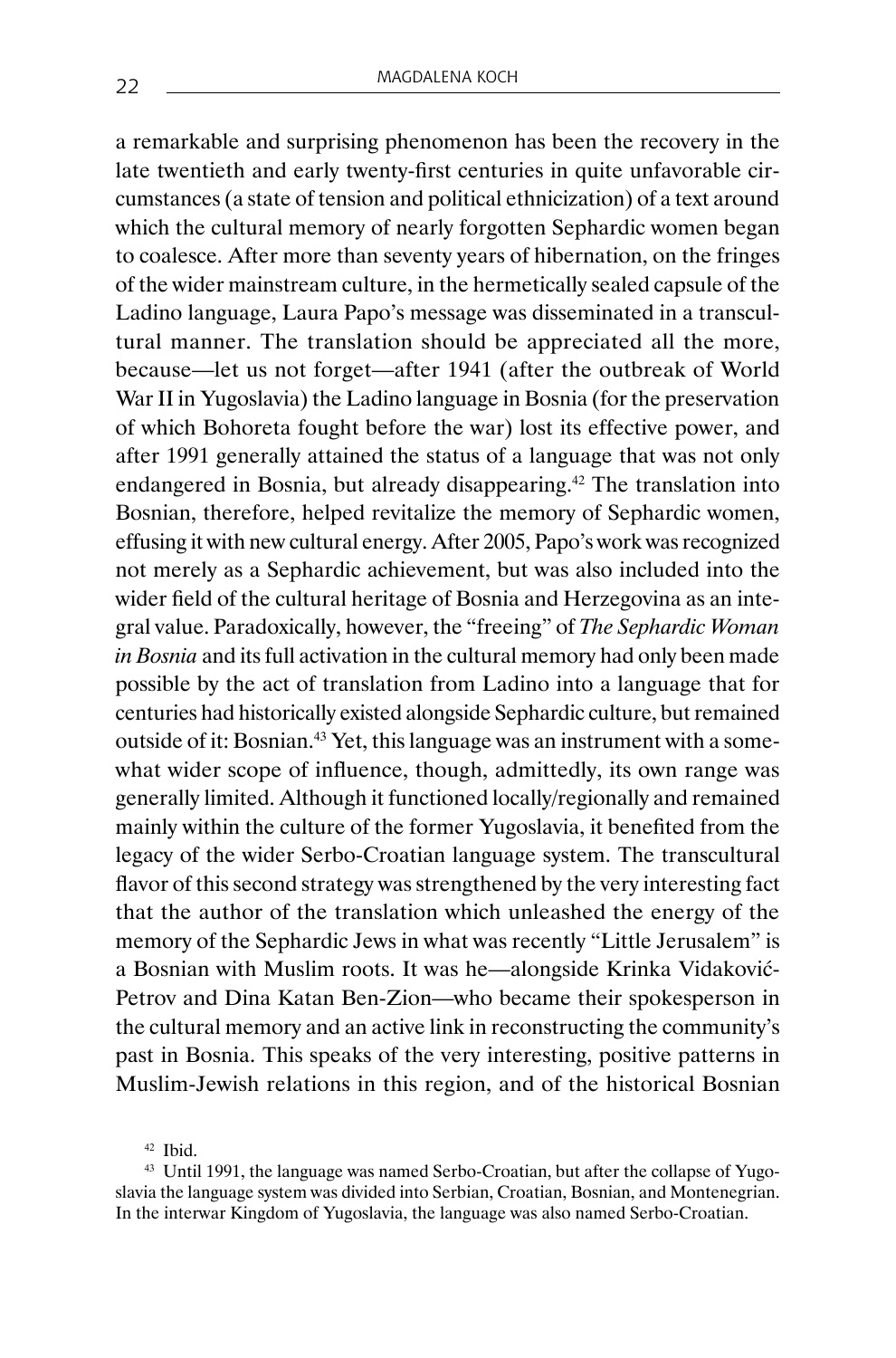experiment to build an undivided community of Islam and Judaism in Bosnia and Herzegovina.<sup>44</sup> This is a paradox and constructive irony of modernity—the survival in memory and culture of the world of Sephardic Jewish women is largely due to a Muslim.

### **Cultural Transfer and the Transmission of Memory**

The third, rather contemporary strategy for the survival of the memory of Sephardic Jewish women (including Papo herself and her family, particularly her four sisters) is cultural transfer. We owe this strategy mainly to the literary activity of the contemporary Serbian writer Gordana Kuić, who was born in Serbia during World War II in 1942 (and thus in the year of Papo's death, a fact which symbolically underscores the continuity of activities related to Sephardic women's culture), after her parents fled from Sarajevo. She is an author with Serbian (after her father) and Sephardic (after her mother)45 roots. Laura Papo Bohoreta was the writer's aunt, the sister of her mother Blanka Levi, and appears among a palette of other heroines—Sephardic Jewish women—as a literary character in her debut novel *Miris kiše na Balkanu* [*The Scent of Rain in the Balkans*, 1986], the first volume of a tetralogy and of a series of other books she wrote on the history of Sephardic Jews*.* <sup>46</sup> The novel begins the saga of a Sephardic family from Sarajevo told from within the matrilineal order, and thus from a feminine perspective. The writer, who fictionalized the microhistories of Sarajevo's Sephardic women, nevertheless drew abundantly from the history of the previous generation of women in her own family. The names of the sisters are authentic (Laura, Blanka, Nina, Klara, and Riki/Rifka); in the novel only the family's surname is changed—instead of the Levis, the Salom family appears in the book. The basis of the Serbian author's saga was the story of her mother and her sisters (with

<sup>44</sup> It is worth noting that the famous Sarajevo Haggadah (medieval codex of Sephardim) was also saved by Bosnian Muslims during World War II. Cf. Gauβ, "Ostatni," 44–45.

<sup>45</sup> Privately Blanka Levi (i.e. Branka Kuić, mother of Gordana Kuić, who during World War II changed her name "Blanka" to the Serbian "Branka" and later officially used this name) was the younger sister of Laura/Luna (Levi) Papo; she survived the war in Serbia and after the war lived in Belgrade. She held some of her sister's manuscripts, which she sold in 1961 to the City Archives in Sarajevo.

<sup>46</sup> The remaining volumes are *Cvat lipe na Balkanu* (1992), *Smiraj dana nad Balkanom*  (1995), and *Duhovi nad Balkanom* (1997). In addition, she also published other novels about the history of Sephardic Jews, and in particular, the history of Jewish women: *Legenda o Luni Levi* (1999), *Bajka o Benjaminu Baruhu* (2002), *Roman u slikama* (2015).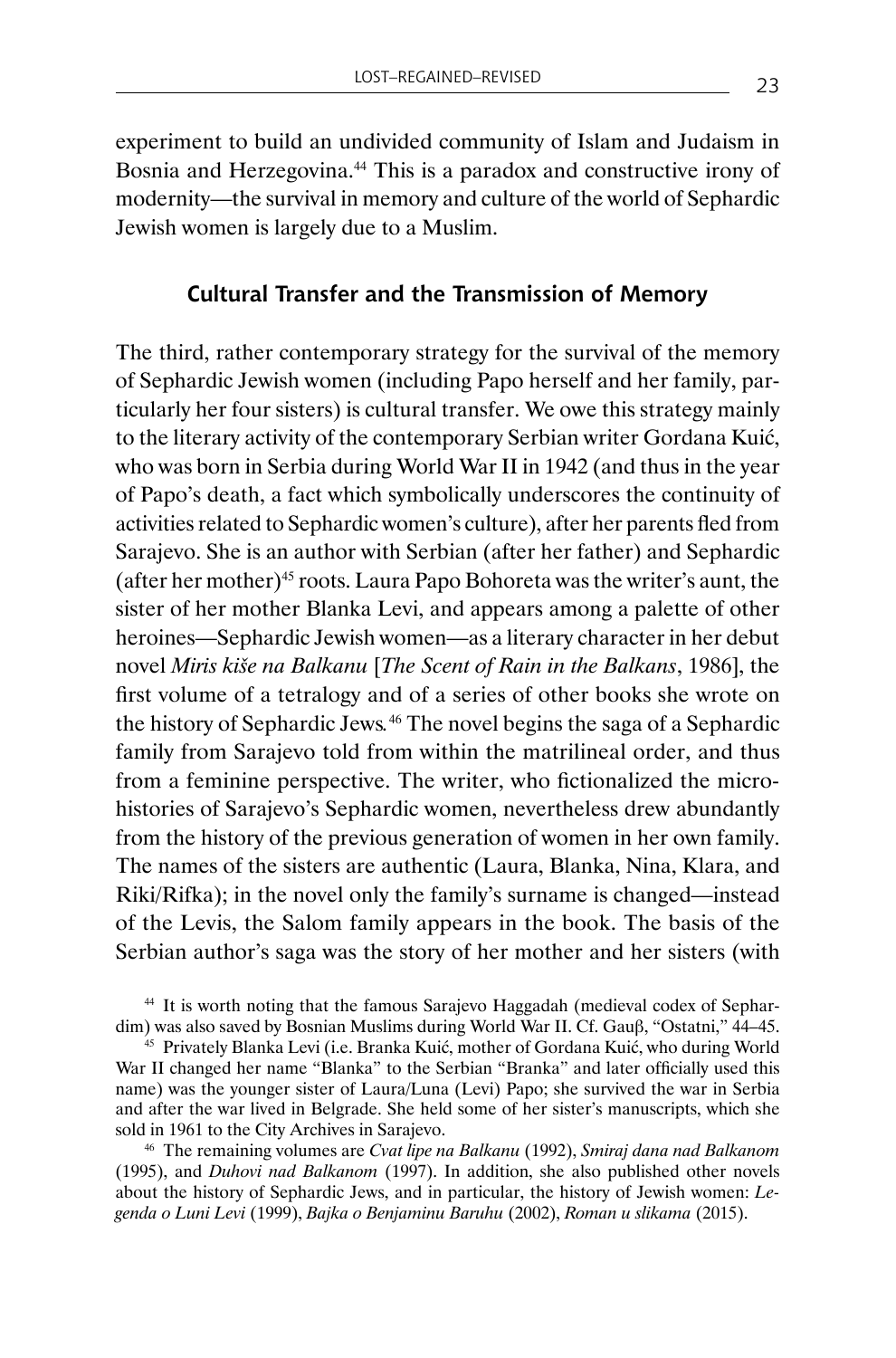her two brothers, Isak and Elias, marked only in the background). This first volume of the tetralogy covers the history of the family from the attack in Sarajevo on 28 June 1914 until 1945, the end of World War II in Yugoslavia. Later volumes cover the history of postwar Yugoslavia up to the 1990s and are more specifically a family micro-history told against the background of socialist Yugoslavia's macro-history until its collapse. Laura Papo, no longer one of many, but now a main character, is also the protagonist in Kuić's epistolary-journalistic novel *Balada o Bohoreti* [*The Ballad of Bohoreta*, 2006]. Both books enjoyed great popularity in Serbia and beyond, and each went through a dozen or so editions, attaining the status of pop cultural (mega-)hits and, along with Kuić's other novels on the history of the Sephardic Jews in the Balkans, have strengthened the cultural memory of Sephardic Jews in Serbia, especially the memory of Sephardic women. In this way, Kuić at the turn of the twenty-first century, just as Laura Papo had done at the turn of the 1920s and 1930s, fulfills the obligation to shape the communicative memory of her family, while maintaining a social commitment to the cultural memory of the Sephardic women's community in Bosnia, from which she also in part (through her mother) traces her origins. It is through this memory, through the Ladino language and the exclusively Bosnian Jewish cultural space, that the Bosnian language used in the translation of Papo's book penetrated Kuić in a transcultural way as an important subject for an even greater regional culture, that is, Serbian. It should be remembered that the first volume of the tetralogy, *The Scent of Rain in the Balkans*, appeared in print in 1986, and so was within the formula of the "broad" homeland, that is, before the break-up of federal Yugoslavia, and hence had a greater impact. This time, the strategy of cultural transfer from Bosnia to Serbia (though the author is a Serbian writer) shifted from an authentic family document to the fictionalization of the history of Sephardic women, which significantly broadened the scope of the audience, in part due to the fictional nature of the texts. The popular form of the novel/story of the Sephardic women, using the threads of a family saga and (auto-)biographical motifs, becomes easier and more attractive in its reception, drawing in the average reader with its "authenticity." Kuić thus introduces the stories of Balkan Jewish women to the collective imagination of a mass audience in contemporary post-Yugoslav pop culture. It should also be added that in recent decades the spectrum of artistic forms popularizing the stories described by Kuić has also widened. A few years ago, ballet and theatrical productions were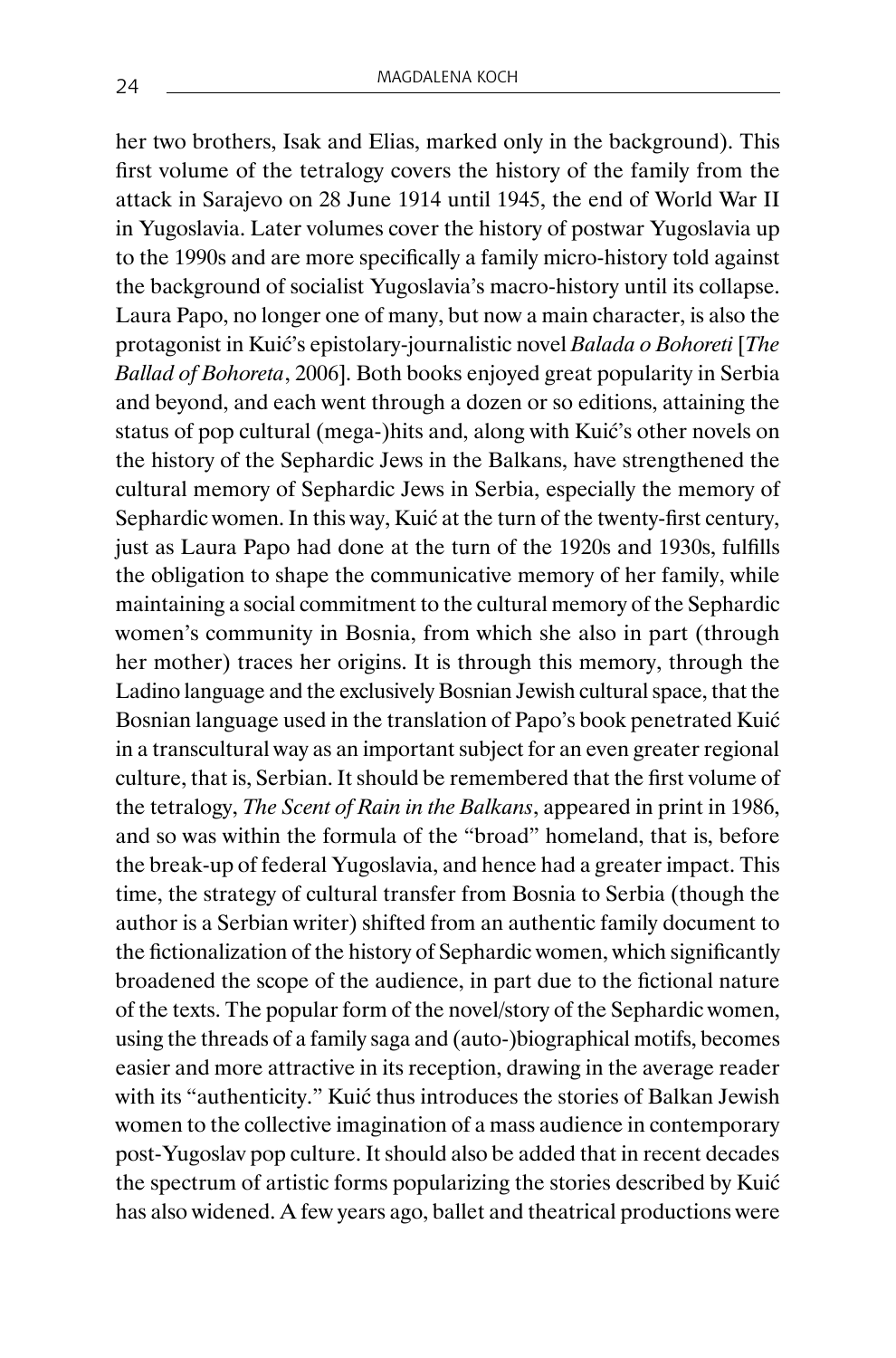made based on *The Scent of Rain in the Balkans*, <sup>47</sup> a TV series based on this novel was aired,<sup>48</sup> and numerous translations of *The Scent of Rain in the Balkans* were published in many large (English, German, French, Spanish) and smaller (Hebrew, Italian, Polish, Slovenian, Macedonian) languages.<sup>49</sup> It is clearly visible that through its transmission to other languages of the arts (ballet, theater, film) and foreign languages (mentioned above), we achieve an even wider field for strengthening the strategies for the survival of the memory of Sephardic women in culture, and obtain a much more complete picture regarding the range of cultural transfer and the various vectors within which it flows.

One should not forget that cultural transfer is a dynamic process, born in the interaction between cultures, and derives from the feedback, mutual fascination, and/or inspirations these exchanges create.50 This involves a transcultural interpenetration of codes and tracking of mutual dependencies, intertextual relations/connections, and the continuation or transformation of cultural material. It often depends on the "reception situation/boom"51 or cultural mobility, and may involve a radical reversal in the relationship between the source culture (in this case, Sephardic culture) and the host culture (Serbian culture, and through translation, to other, larger ones). It is also important that in interacting with one another, cultural phenomena, which were not previously placed at the center of a broader historical cultural narrative, regain a place in the

<sup>47</sup> For example, performed on the stage of the National Theater in Sarajevo in 1991 or another—in Belgrade in the Madlenianum Opera and Theatre, a dramatization by Nebojša Romčević, directed by Ana Radivojević-Zdravković—premiered on 12 April 2009.

<sup>48</sup> First the series *Miris kiše na Balkanu* was produced for the RTS (Radio-Television of Serbia) station in fourteen episodes and aired from December 2010 to March 2011 (dir. Ljubiša Samardžić), then the second chapter of a family history based on the Kuić novel *Cvat lipe na Balkanu* was filmed in thirteen episodes in 2011 and 2012 (dir. Ivan Stefanović). Both enjoyed and continue to enjoy great popularity with viewers, including versions broadcast via YouTube with subtitles in English, which has significantly increased the reach of both series.

<sup>49</sup> Into French (Lausanne, 2000), English (Belgrade, 2004; the US, 2012), Macedonian (2011), Slovenian (2012), Polish (trans. Magdalena Wąs, Borderlands/Pogranicze Foundation in Sejny, 2012), Hebrew (*Reaḥ ha-geshem ba-Balkan*, trans. Dina Katan Ben-Zion, Jerusalem 2012), and most recently German (Vienna, 2015), Italian (Turin, 2015), and Spanish (Madrid, 2015). More information on translations can be found on Gordana Kuić's official website: http://www.gordanakuic.com/pages/prevodi.htm [retrieved: 3 Nov. 2017].

<sup>50</sup> Paweł Zajas recently wrote about this phenomenon, although in the context of other cultures, approaching it also from a theoretical perspective. Cf. Paweł Zajas, *Niemilknące muzy: Wydawcy, pisarze, tłumacze i pośrednicy kulturowi na frontach Wielkiej Wojny (1914– 1918)* (Poznań, 2016).

 $51$  Ibid., 25.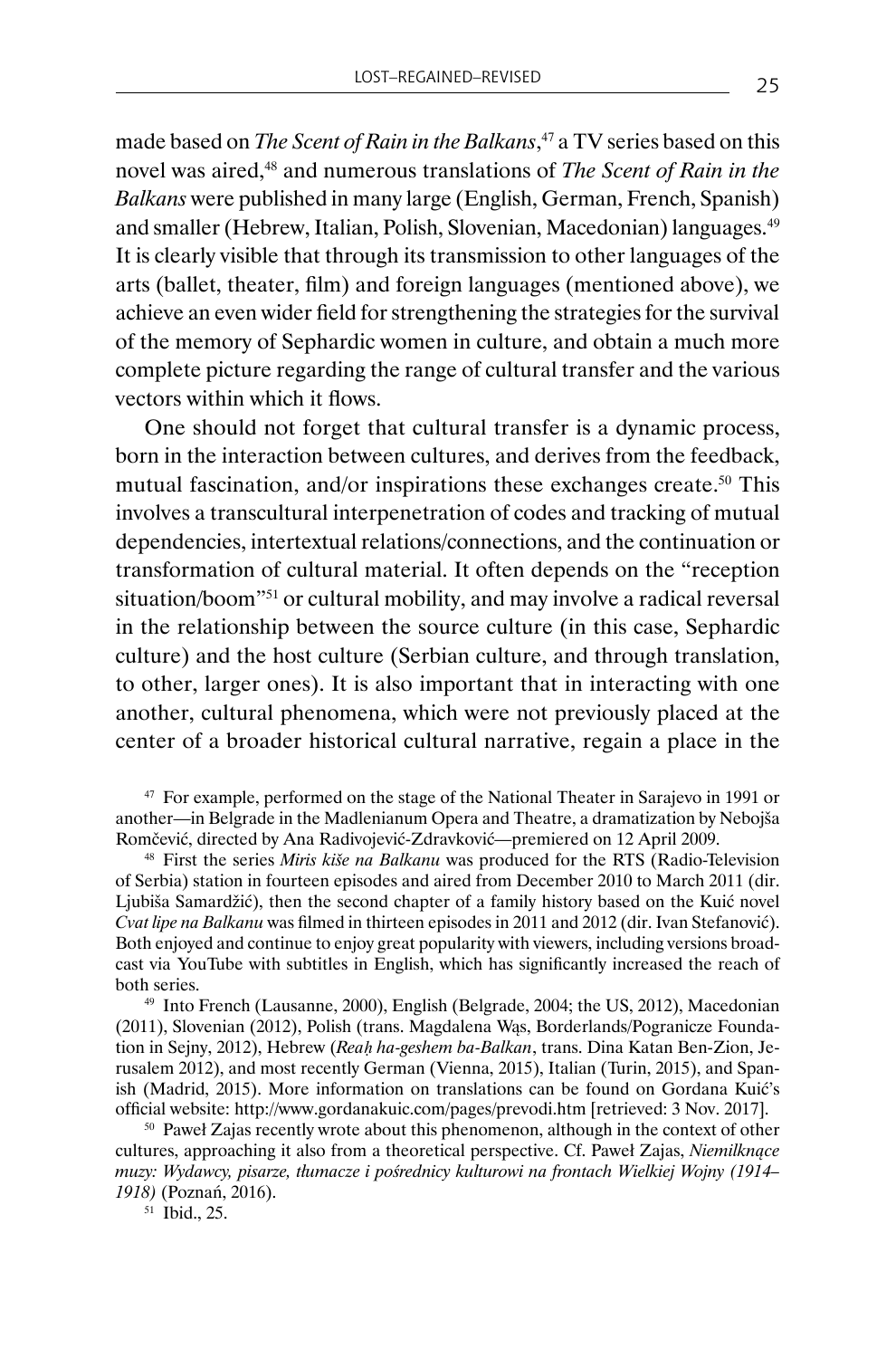collective memory.52 We are dealing here with just such a consolidation of the memory of Sephardic women through various cultural transfers in the work of Gordana Kuić and translations of her work into foreign languages, as well as into the language of film and other arts. The great commercial success of the author's texts shows that the aforementioned strategy of transmitting the memory of the Sephardic women through the use of literature/popular culture seems to have reached a broad, mass audience, and thus—at least for now—is not threatened with oblivion or a loss of memory. One is left, however, with the fear that through acts of massification and a broader impact, it is exposed in some sense to a process of trivialization or commercialization. However, forgetting is definitely not a threat.

## **Digitization of Manuscripts and Archival Texts**

Today we can also observe yet another, more academic process of restoring memory, mainly through the figure and work of Laura Papo Bohoreta. I am thinking here of another strategy for survival in memory, one resulting from a combination of older methods and that make use of advancements stemming from achievements in the modern technosphere. This includes the digital archiving of texts and making use of the innovative possibilities offered by the dynamically developing digital humanities. The digitizing of texts allows them to be more quickly replicated and placed in the public sphere, which ideally supports the strategy of rescuing these texts from oblivion, disseminating them, and improving access to them. This strategy is also to be used to ensure the protection and preservation of other texts (dramas, stories, readings, poems, articles, lectures) written by Laura Papo Bohoreta about Sephardic women, and not just her study *The Sephardic Woman in Bosnia*. This work is being overseen by a former student and now continuator of the work of Muhamed Nezirović, University of Sarajevo professor Edina Spahić, as well as by professor Cecilia Prenz Kopušar of the University of Trieste and Sejdalija Gušić of the Historical Archive in Sarajevo (Historijski arhiv Sarajevo), with the financial sponsorship and commitment of the Embassy of the Kingdom of Spain in Bosnia and Herzegovina. This work was carried out over three years (2015−2017) in a project titled "Digitization and Publication of the

<sup>52</sup> Ibid., 26.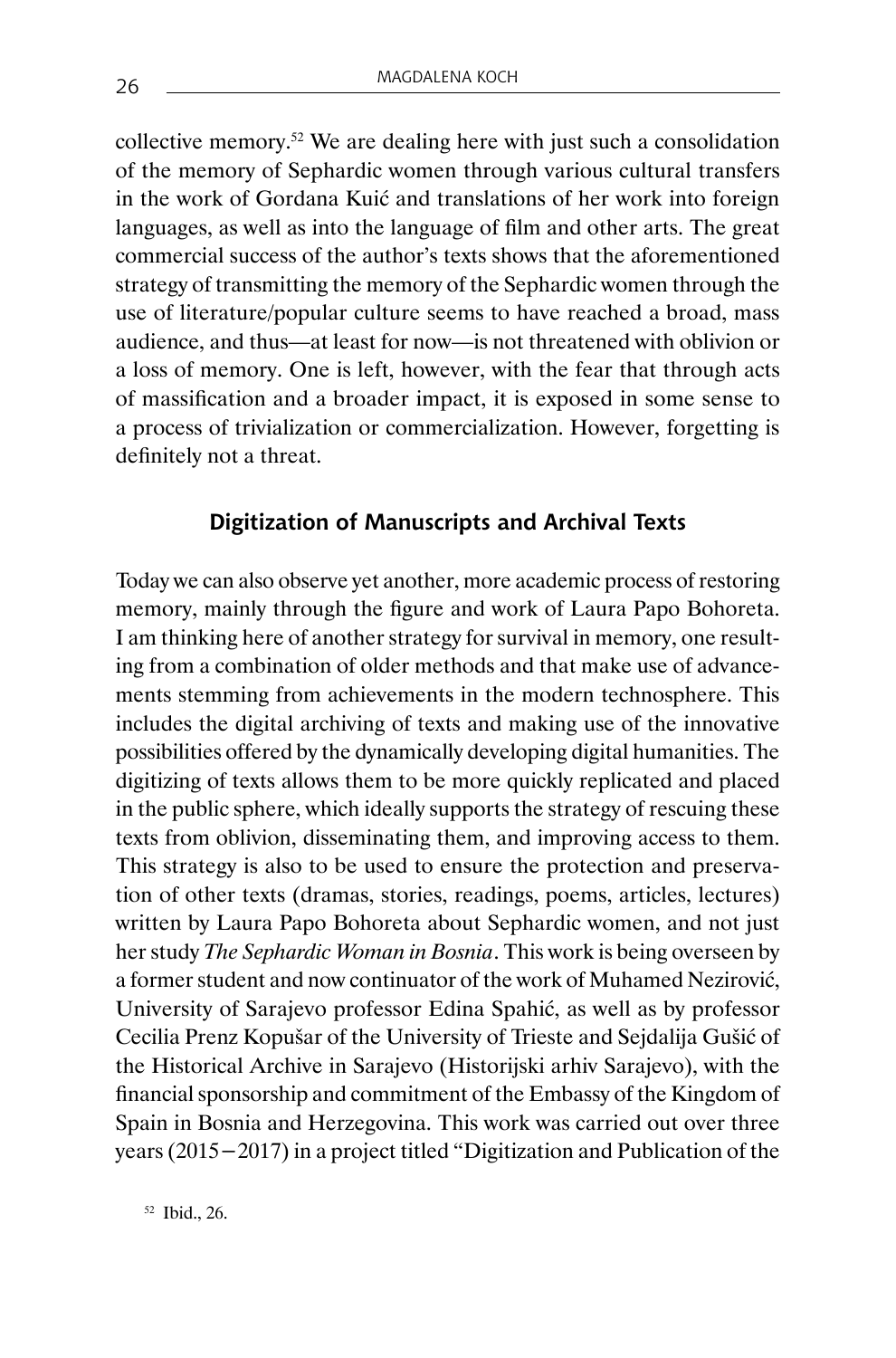Private Collections of Laura Papo Bohoreta," the effects of which are already apparent. A pilot project and inspiration for the creation of the project for the preservation of manuscripts of Laura Papo's works was the publication of a digital version of her best-known and most often staged and popular drama *Esterka: Ritrato social de nueastros dias en tre actos*  [Esterka: Scenes from Social Life in Three Acts] from 1930. In 2015, the first of three notebooks was published containing the manuscripts of Papo's dramas: *Ožos mios* [My Eyes], *Avia de ser* [It Used to Be So], *La pasensia vale mučo* [Patience Worth Its Weight in Gold], and *Tiempos pasados* [Past/Old Times]. The second notebook, which appeared in the autumn of 2016, contained dramas: *Shuegra ni de baro buena* [A Mother-in-Law Even Made of Mud Is No Good], *Hermandat-Madrasta − el nombre le abasta* [Brotherhood of the Stepmother − a Name That Speaks for Itself], and the aforementioned *Esterka*. <sup>53</sup> The third notebook appeared in June 2017 and contained essays, poems, texts about Sephardic customs, one-act plays, and Sephardic romances (*romanceros*) collected and preserved by Bohoreta. In this way, the digitized and published manuscripts of Papo were first secured in a larger number of copies, which protected them against loss or destruction. Second, their scope of access was expanded. They entered into a new, wider range of circulation, and were now available not only to a narrow group of privileged researchers, but had a path to bring them to a wider, interested audience. It must be remembered, however, that the publication of the three volumes of manuscripts from the Municipal Historical Archive is just the first stage of this project. Although these manuscripts have been secured and digitized, they still exist only in the Ladino language, and can only be read by people who know this language, which, as mentioned earlier, is a very narrow group, giving Ladino the status of an endangered language. In fact, the work of Papo would have attained a wider field of influence in the culture of the region if—like the study *The Sephardic Woman in Bosnia*—it had been translated into Bosnian. However, this stage still lies ahead. Nevertheless, the digitization and publication of manuscripts is a strategy for the protection of endangered elements of the national heritage of Bosnia and Herzegovina, the category under which the legacy of Laura Papo

<sup>53</sup> We should also remember that Eliezar Papo has recently edited a critical edition of Bohoreta's drama *Avia de ser* in Judeo-Spanish. See Eliezar Papo, "Avia de ser, escena de la vida de un tiempo, kon romansas, de Laura Papo 'Bohoreta': Edision sientifika, anotada i komentada," in Paloma Díaz-Mas, Elisa Martín Ortega (eds.), *Mujeres sefardíes lectoras y escritoras: siglos XIX–XXI* (Madrid–Fankfurt, 2016), 339–364.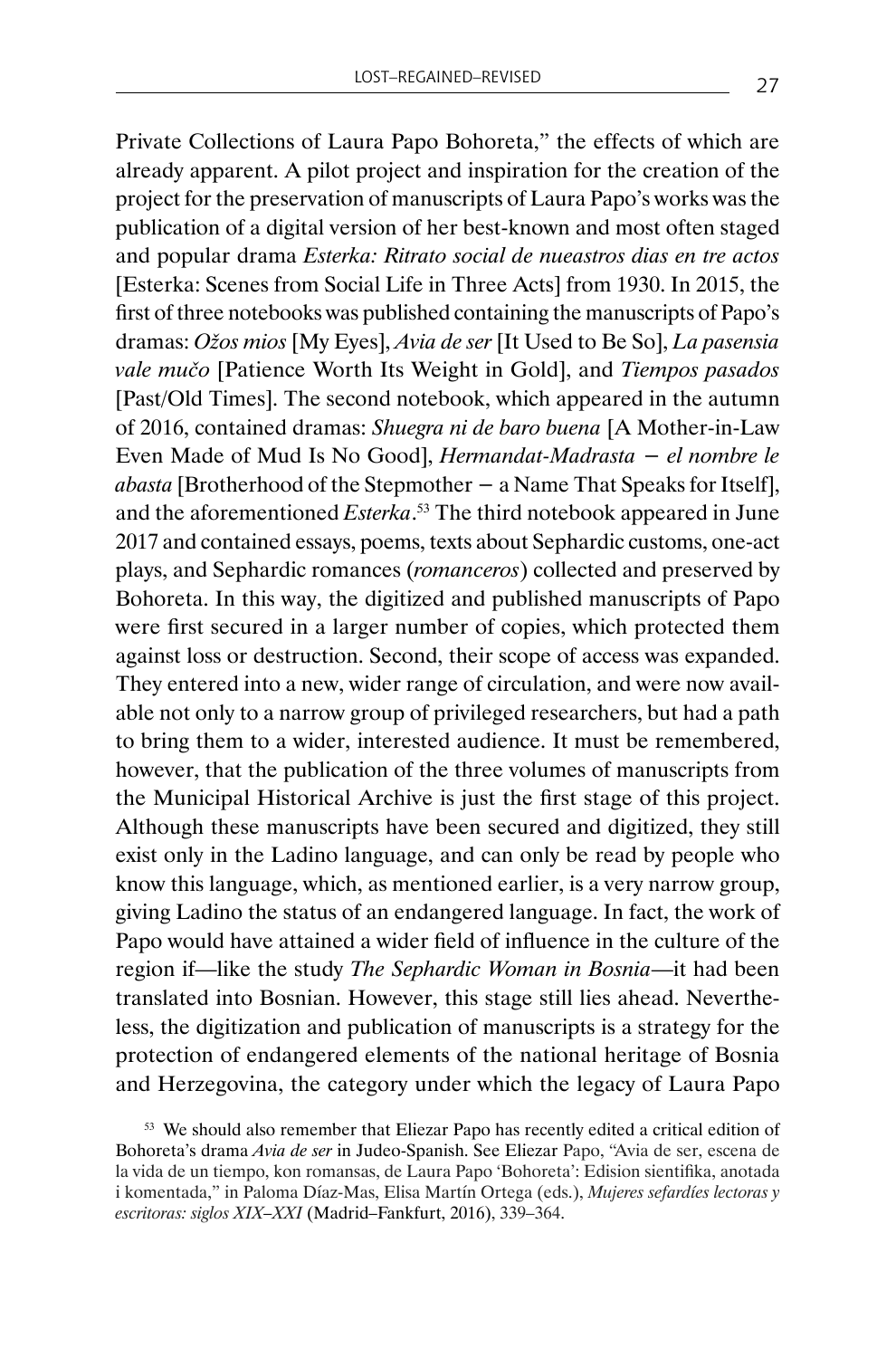Bohoreta has been officially placed. Thus, the memory of Sephardic women has passed through two stages in the overall trajectory: lost-written and lost-regained. The third phase—revision—is still ahead of us, although the first signs of progress are visible. In this academic context, we should welcome with joy the first full monograph devoted to Laura Papo, written by the Croatian researcher Jagoda Večerina Tomaić, entitled *Bohoreta − najstarija kći* [Bohoreta − The Eldest Daughter] from 2016. This author in 2017 also published a book in Spanish entitled *Laura Papo Bohoreta, en el confín de mundos, culturas y lenguas: El estudio de la vida y obra de Laura Papo Bohoreta, primer escritora sefardí* [Laura Papo Bohoreta, on the Crossroads of Worlds, Cultures and Languages: A Study on Life and Work of Laura Papo Bohoreta, the First Female Sephardic Writer], which brought knowledge about Papo to Spain.<sup>54</sup> This country abounds in fateful significance in the cultural memory of Bosnia's Sephardic Jews, and has become the setting of a mythic prehistory and a metaphor of the lost homeland, both of which also functioned during the times of Papo as a mnemotopos,<sup>55</sup> a symbolically saturated place, evoking the memory of the Sephardic paradise from before their expulsion in 1492. The return of Laura Papo Bohoreta to the Spanish language through the Croatian Sephardic studies scholar Večerina Tomaić can therefore be regarded as somewhat symbolic.

### **Conclusion**

Over the last hundred years, a transnational (Sephardic-Bosnian-Serbian-Croatian-Spanish) space of communication has developed, contributing to the preservation of memory of Sephardic women in Bosnia. This memory work was initiated by Laura Papo Bohoreta, who collected and wrote down the lore of her female compatriots. At the same time, the memory of Papo herself as one of the most spectacular figures among Sephardic women from Bosnia is also being preserved and revived. The four strategies I have distinguished for preserving memory, not only that of Laura Papo, but, first of all, of the Sarajevo/Bosnian Sephardic women's community

<sup>54</sup> See also Nela Kovačević, "El mundo sefardí en la obra de Laura Papo y el papel de la mujer en él" (Ph.D. dissertation, Universidad de Granada, 2014). I am grateful to Željko Jovanović for paying my attention to this text.

<sup>55</sup> Jan Assmann has written on the phenomenon of mnemotopos. Cf. Assmann, "Kultura pamięci," 92–93.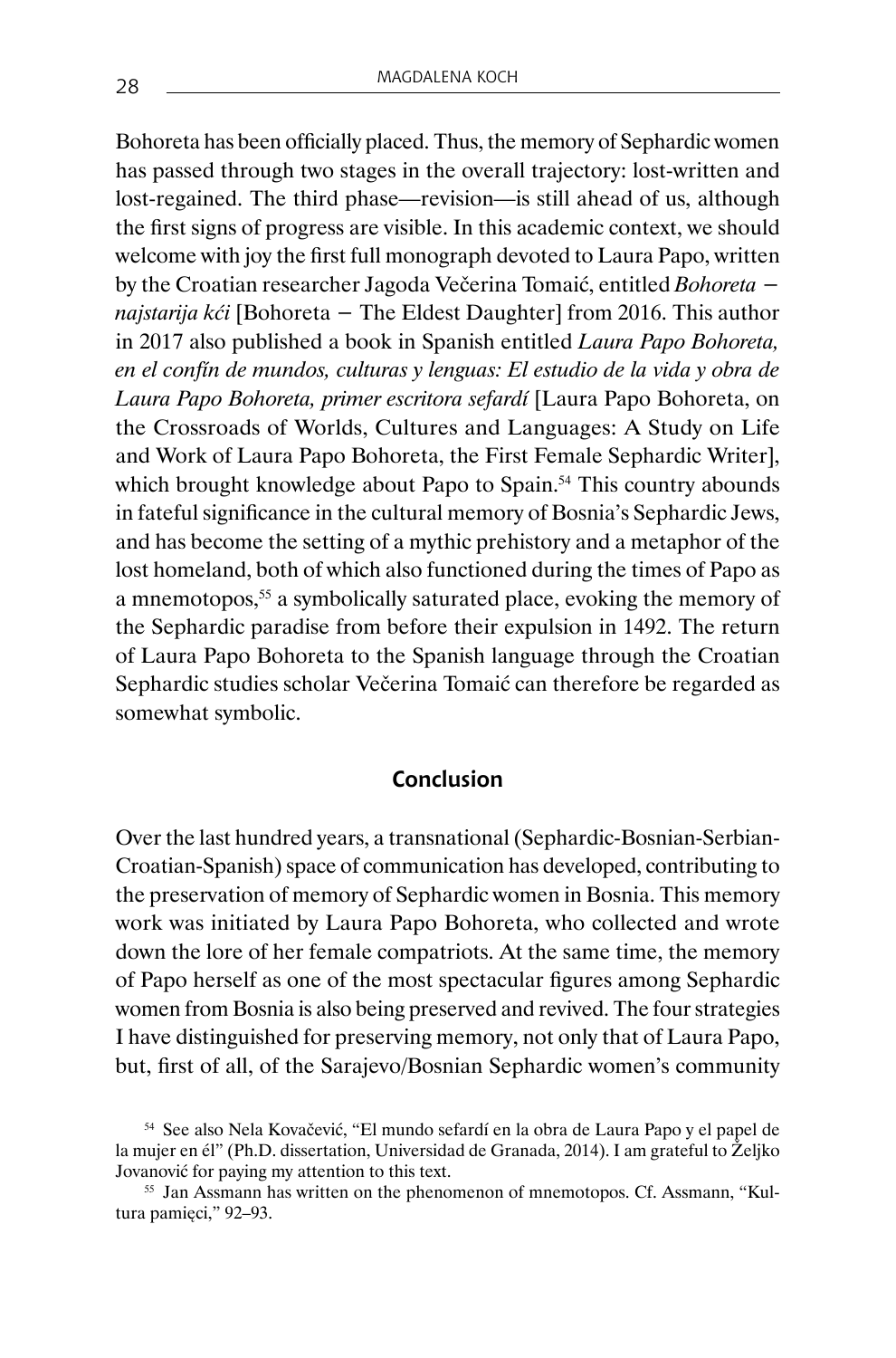described in her copybook in 1932, have followed a spatio-temporal trajectory of mutual communication, based on the cultural mobility of the materials dedicated to Sephardic women. Each of these strategies—Laura Papo writing down the history of Sephardic women in Ladino in order to restore their dignity and highlight their relevance to the history of their own culture; later, the translation and publication of Papo's writings about Sephardic women (Muhamed Nezirović); then its cultural transfer and popularization in novelistic form (Gordana Kuić); and finally, the ongoing archiving and digitization of Laura Papo's remaining works (an international project) and serious academic interest in these texts (Jagoda Večerina Tomaić as well as Krinka Vidaković-Petrov, Eliezer Papo, and Željko Jovanović)—seems to have been well selected by the actors behind the transfer, who have played a role in creating the cultural memory of Sephardic women in Bosnia. Each of these strategies seems to have been optimal for the particular moment in time that it emerged and facilitated a maximum of success for the given conditions and specific historical moment. Through their interactions with one another, cultural phenomena that were previously not central to the narrative assumed a place in the collective memory. And all four strategies seem to have been necessary, each in its own time, while their combined power arises from their mutual complementarity. Moreover, only now, in the paradoxical situation of the very small remaining population of Sephardic Jews in the countries of the former Yugoslavia, serious studies on Sephardim have begun and the process of creating their cultural memory has originated. A testimony to this—in addition to the events and artefacts described above—is the "Bohoreta" women's club, established in the 1990s in Sarajevo by the "La Benevolencija" Jewish cultural, educational, and humanitarian association, and named in honor of Laura Papo. The charity association "La Benevolencija" was founded in 1892 to serve the Jewish population, and Papo was a committed activist for the cause during the interwar period; having ceased its activities in 1941 it was reactivated in 1992, a century after its founding, and continues to operate to this day.56 Papo devoted her book on Sephardic women to this organization, writing: *A la "Benevolencija" valeros amiga del progreso* ("To 'La Benevolencija,' a brave friend

<sup>56</sup> More on the history of the association can be found on its official website http:// www.benevolencija.eu.org/content/view/33/35 [retrieved: 6 Nov. 2017] and in the text by Anna Bianca Roach, "La Benevolencija," http://balkandiskurs.com/en/2017/04/03/englishla-benevolencija [retrieved: 6 Nov. 2017].